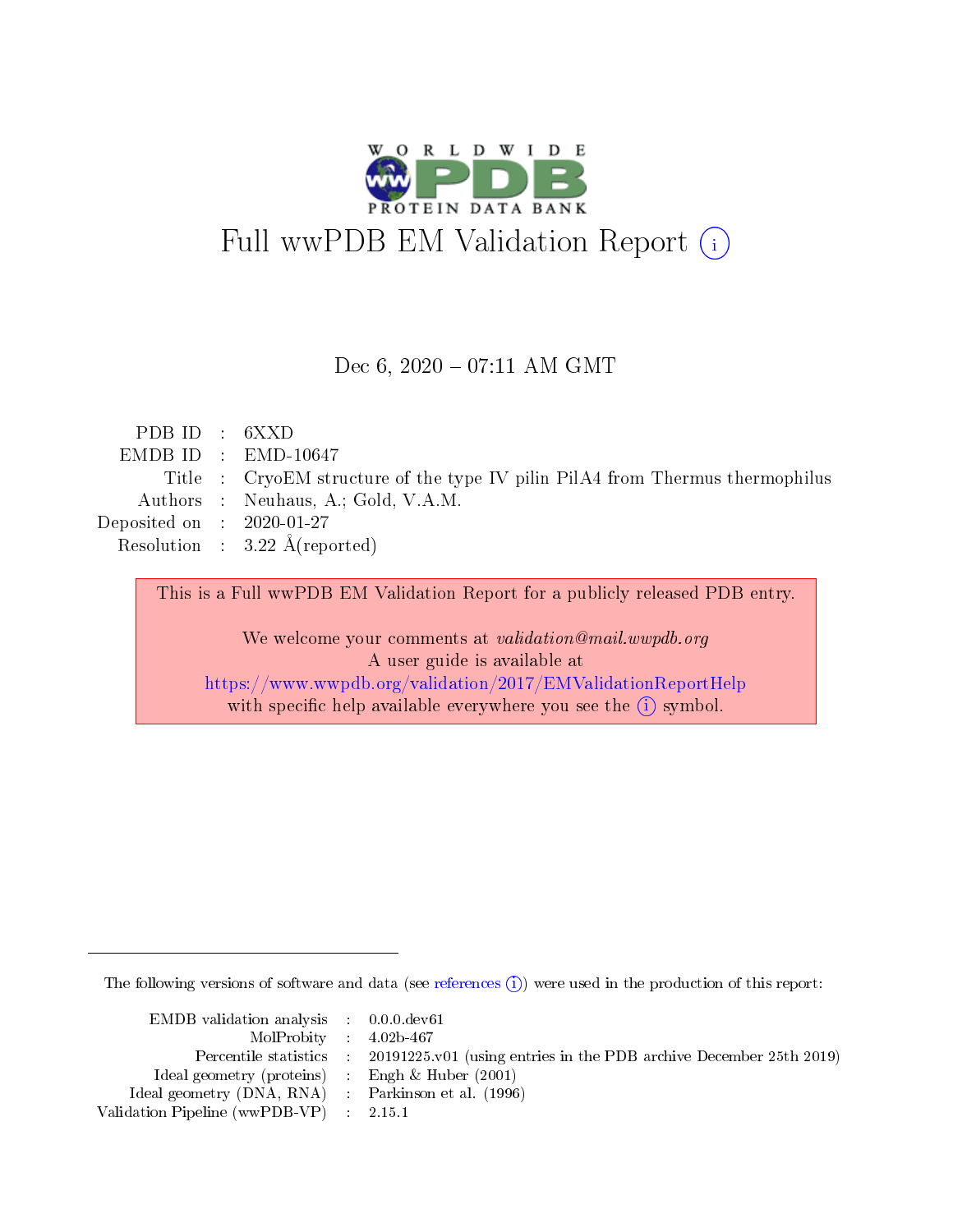# 1 [O](https://www.wwpdb.org/validation/2017/EMValidationReportHelp#overall_quality)verall quality at a glance  $(i)$

The following experimental techniques were used to determine the structure: ELECTRON MICROSCOPY

The reported resolution of this entry is 3.22 Å.

Percentile scores (ranging between 0-100) for global validation metrics of the entry are shown in the following graphic. The table shows the number of entries on which the scores are based.



| Metric.               | Whole archive<br>$(\#\text{Entries})$ | <b>EM</b> structures<br>$(\#Entries)$ |
|-----------------------|---------------------------------------|---------------------------------------|
| Clashscore            | 158937                                | 4297                                  |
| Ramachandran outliers | 154571                                | 4023                                  |
| Sidechain outliers    | 154315                                | 3826                                  |

The table below summarises the geometric issues observed across the polymeric chains and their fit to the map. The red, orange, yellow and green segments of the bar indicate the fraction of residues that contain outliers for  $\geq=3$ , 2, 1 and 0 types of geometric quality criteria respectively. A grey segment represents the fraction of residues that are not modelled. The numeric value for each fraction is indicated below the corresponding segment, with a dot representing fractions  $\epsilon = 5\%$ The upper red bar (where present) indicates the fraction of residues that have poor fit to the EM map (all-atom inclusion  $\langle 40\% \rangle$ ). The numeric value is given above the bar.

| Mol     | Chain            | Length | Quality of chain                                                                                    |    |
|---------|------------------|--------|-----------------------------------------------------------------------------------------------------|----|
| 1.<br>T | А                | 125    | $\bullet$<br>93%                                                                                    | 7% |
| T.      | $\boldsymbol{B}$ | 125    | 86%<br>96%                                                                                          |    |
| 1<br>T  | $\mathcal{C}$    | 125    | 81%<br>96%                                                                                          |    |
| 1<br>T  | D                | 125    | 69%<br>96%                                                                                          |    |
| 1<br>T. | E                | 125    | 48%<br>94%                                                                                          | 6% |
| 1       | $\overline{F}$   | 125    | 22%<br>94%                                                                                          | 6% |
| 1       | $\mathcal G$     | 125    | 6%<br>94%                                                                                           | 6% |
| 1<br>┻  | H                | 125    | $\bullet$<br>94%<br><b>Contract Contract Contract Contract</b><br><b>Contract Contract Contract</b> | 6% |

Continued on next page...

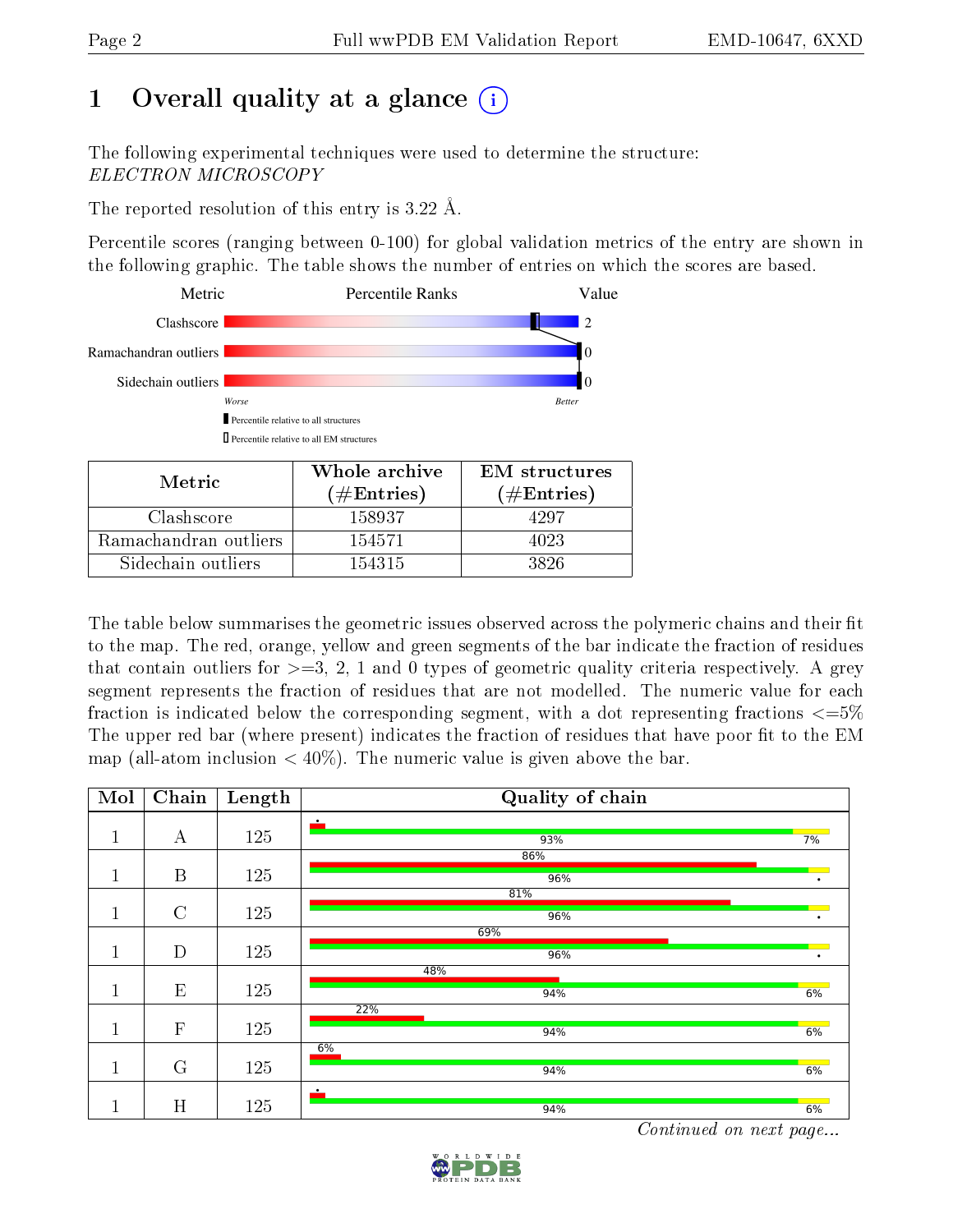Continued from previous page...

| Mol          | Chain          | Length | Quality of chain |    |
|--------------|----------------|--------|------------------|----|
| $\mathbf{1}$ | T              | 125    | $\bullet$<br>93% | 7% |
| $\mathbf 1$  | ${\bf J}$      | 125    | 6%<br>94%        | 6% |
| $\mathbf 1$  | $\mathbf K$    | 125    | 10%<br>94%       | 6% |
| $\mathbf{1}$ | $\Gamma$       | 125    | 16%<br>94%       | 6% |
| 1<br>$\perp$ | M              | 125    | 18%<br>94%       | 6% |
| 1<br>T       | N              | 125    | 21%<br>95%       | 5% |
| $\mathbf{1}$ | $\overline{O}$ | 125    | 33%<br>95%       | 5% |
| п            | $\mathbf P$    | 125    | 53%<br>96%       |    |

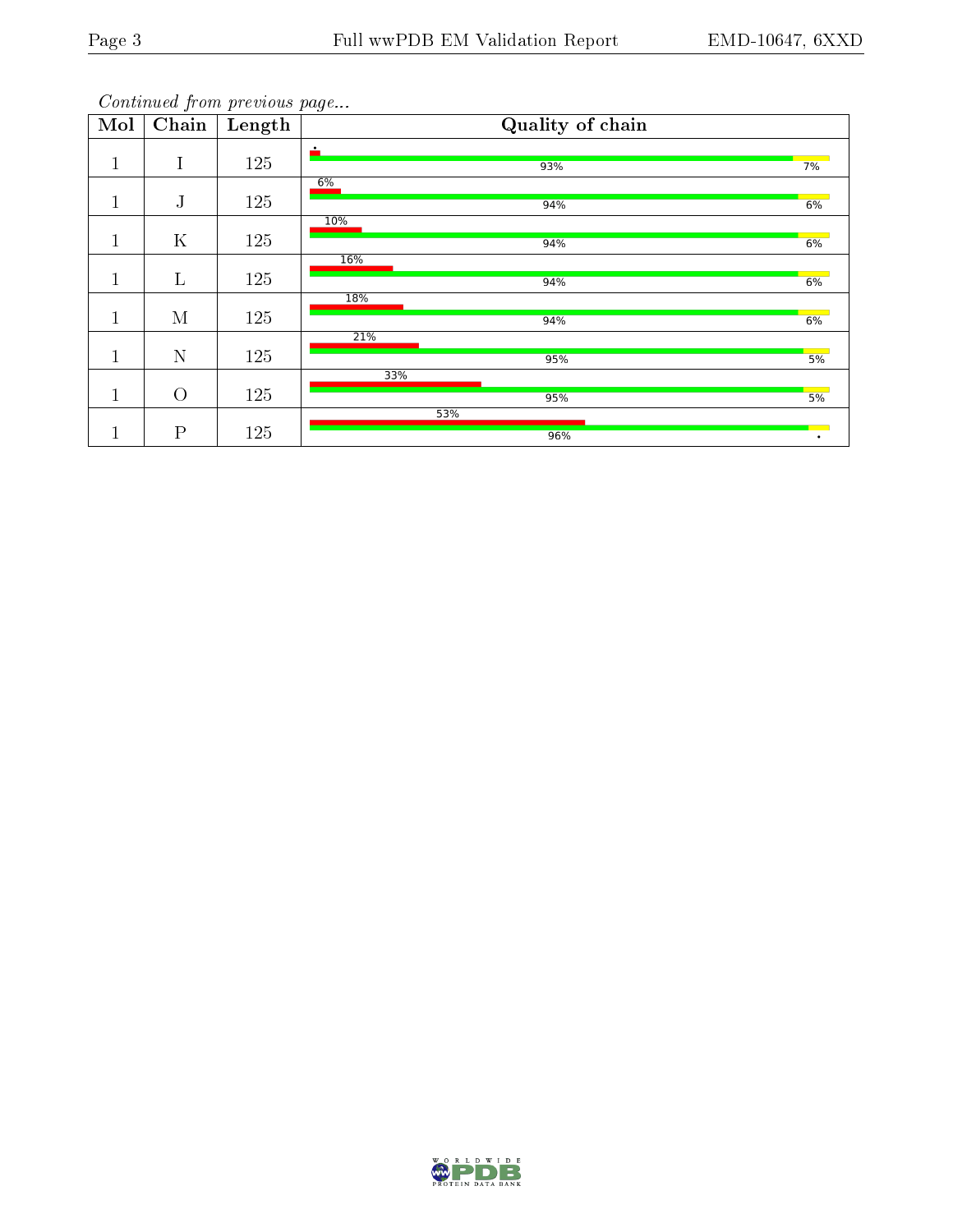# 2 Entry composition (i)

There is only 1 type of molecule in this entry. The entry contains 14896 atoms, of which 0 are hydrogens and 0 are deuteriums.

In the tables below, the AltConf column contains the number of residues with at least one atom in alternate conformation and the Trace column contains the number of residues modelled with at most 2 atoms.

| Mol          | Chain          | Residues    | <b>Atoms</b> |                |                       |                       | AltConf                 | <b>Trace</b>     |                  |                |           |                |   |                |                  |
|--------------|----------------|-------------|--------------|----------------|-----------------------|-----------------------|-------------------------|------------------|------------------|----------------|-----------|----------------|---|----------------|------------------|
| $\mathbf{1}$ | $\bf{A}$       | 125         | Total        | $\mathcal{C}$  | $\overline{\text{N}}$ | $\overline{O}$        | $\overline{S}$          | $\overline{0}$   | $\boldsymbol{0}$ |                |           |                |   |                |                  |
|              |                |             | 931          | 594            | 152                   | 181                   | $\overline{4}$          |                  |                  |                |           |                |   |                |                  |
| $\mathbf{1}$ | $\, {\bf B}$   | 125         | Total        | $\overline{C}$ | $\overline{\text{N}}$ | $\overline{O}$        | $\overline{S}$          | $\boldsymbol{0}$ | $\boldsymbol{0}$ |                |           |                |   |                |                  |
|              |                |             | 931          | 594            | 152                   | 181                   | $\overline{4}$          |                  |                  |                |           |                |   |                |                  |
| $\mathbf{1}$ | $\overline{C}$ | $125\,$     | Total        | $\overline{C}$ | $\overline{\rm N}$    | $\overline{O}$        | $\overline{S}$          | $\overline{0}$   | $\boldsymbol{0}$ |                |           |                |   |                |                  |
|              |                |             | 931          | 594            | 152                   | 181                   | $\overline{4}$          |                  |                  |                |           |                |   |                |                  |
| $\mathbf{1}$ | $\mathbf D$    | 125         | Total        | $\overline{C}$ | $\overline{\rm N}$    | $\overline{O}$        | $\overline{S}$          | $\boldsymbol{0}$ | $\boldsymbol{0}$ |                |           |                |   |                |                  |
|              |                |             | 931          | 594            | 152                   | 181                   | $\overline{4}$          |                  |                  |                |           |                |   |                |                  |
| $\mathbf{1}$ | E              | 125         | Total        | $\overline{C}$ | $\overline{\text{N}}$ | $\overline{O}$        | $\overline{S}$          | $\overline{0}$   | $\overline{0}$   |                |           |                |   |                |                  |
|              |                |             | 931          | 594            | 152                   | 181                   | $\overline{4}$          |                  |                  |                |           |                |   |                |                  |
| $\mathbf{1}$ | $\mathbf F$    | 125         | Total        | $\overline{C}$ | $\overline{\text{N}}$ | $\overline{O}$        | $\overline{\mathrm{s}}$ | $\boldsymbol{0}$ | $\boldsymbol{0}$ |                |           |                |   |                |                  |
|              |                |             | 931          | 594            | 152                   | 181                   | $\overline{4}$          |                  |                  |                |           |                |   |                |                  |
| $\mathbf{1}$ | G              | 125         | Total        | $\overline{C}$ | $\overline{\text{N}}$ | $\overline{O}$        | $\overline{S}$          | $\overline{0}$   | $\boldsymbol{0}$ |                |           |                |   |                |                  |
|              |                |             | 931          | 594            | 152                   | 181                   | $\overline{4}$          |                  |                  |                |           |                |   |                |                  |
| $\mathbf{1}$ |                |             |              |                |                       |                       | H                       | 125              | Total            | $\mathcal{C}$  | ${\bf N}$ | $\overline{O}$ | S | $\overline{0}$ | $\boldsymbol{0}$ |
|              |                |             | 931          | 594            | 152                   | 181                   | $\overline{4}$          |                  |                  |                |           |                |   |                |                  |
| $\mathbf{1}$ | $\mathbf I$    | 125         | Total        | $\mathcal{C}$  | ${\bf N}$             | $\overline{O}$        | $\overline{S}$          | $\overline{0}$   | $\boldsymbol{0}$ |                |           |                |   |                |                  |
|              |                |             |              | 931            | 594                   | 152                   | 181                     | $\overline{4}$   |                  |                |           |                |   |                |                  |
| $\mathbf{1}$ |                | $\mathbf J$ | 125          | Total          | $\overline{C}$        | $\overline{\text{N}}$ | $\overline{O}$          | $\overline{S}$   | $\overline{0}$   | $\overline{0}$ |           |                |   |                |                  |
|              |                |             | 931          | 594            | 152                   | 181                   | $\overline{4}$          |                  |                  |                |           |                |   |                |                  |
| $\mathbf{1}$ | ${\bf K}$      | 125         | Total        | $\overline{C}$ | $\overline{N}$        | $\overline{O}$        | $\overline{S}$          | $\overline{0}$   | $\boldsymbol{0}$ |                |           |                |   |                |                  |
|              |                |             | 931          | 594            | 152                   | 181                   | $\overline{4}$          |                  |                  |                |           |                |   |                |                  |
| $\mathbf{1}$ | $\Gamma$       | 125         | Total        | $\overline{C}$ | $\overline{\rm N}$    | $\overline{O}$        | $\overline{S}$          | $\boldsymbol{0}$ | $\boldsymbol{0}$ |                |           |                |   |                |                  |
|              |                |             | 931          | 594            | 152                   | 181                   | $\overline{4}$          |                  |                  |                |           |                |   |                |                  |
| $\mathbf{1}$ | M              | 125         | Total        | $\overline{C}$ | $\overline{\text{N}}$ | $\overline{O}$        | $\overline{S}$          | $\overline{0}$   | $\overline{0}$   |                |           |                |   |                |                  |
|              |                |             | 931          | 594            | 152                   | 181                   | $\overline{4}$          |                  |                  |                |           |                |   |                |                  |
| $\mathbf{1}$ | ${\bf N}$      | 125         | Total        | $\overline{C}$ | $\overline{\rm N}$    | $\overline{O}$        | $\overline{S}$          | $\boldsymbol{0}$ | $\boldsymbol{0}$ |                |           |                |   |                |                  |
|              |                |             | 931          | 594            | 152                   | 181                   | $\overline{4}$          |                  |                  |                |           |                |   |                |                  |
| $\mathbf{1}$ | $\overline{O}$ | 125         | Total        | $\overline{C}$ | $\overline{\rm N}$    | $\Omega$              | $\overline{\mathrm{s}}$ | $\overline{0}$   | $\boldsymbol{0}$ |                |           |                |   |                |                  |
|              |                |             | 931          | 594            | 152                   | 181                   | $\overline{4}$          |                  |                  |                |           |                |   |                |                  |
| $\mathbf{1}$ | ${\bf P}$      | 125         | Total        | $\mathcal{C}$  | $\overline{\text{N}}$ | $\overline{O}$        | $\overline{S}$          | $\boldsymbol{0}$ | $\overline{0}$   |                |           |                |   |                |                  |
|              |                |             | 931          | 594            | 152                   | 181                   | $\overline{4}$          |                  |                  |                |           |                |   |                |                  |

Molecule 1 is a protein called PilA.

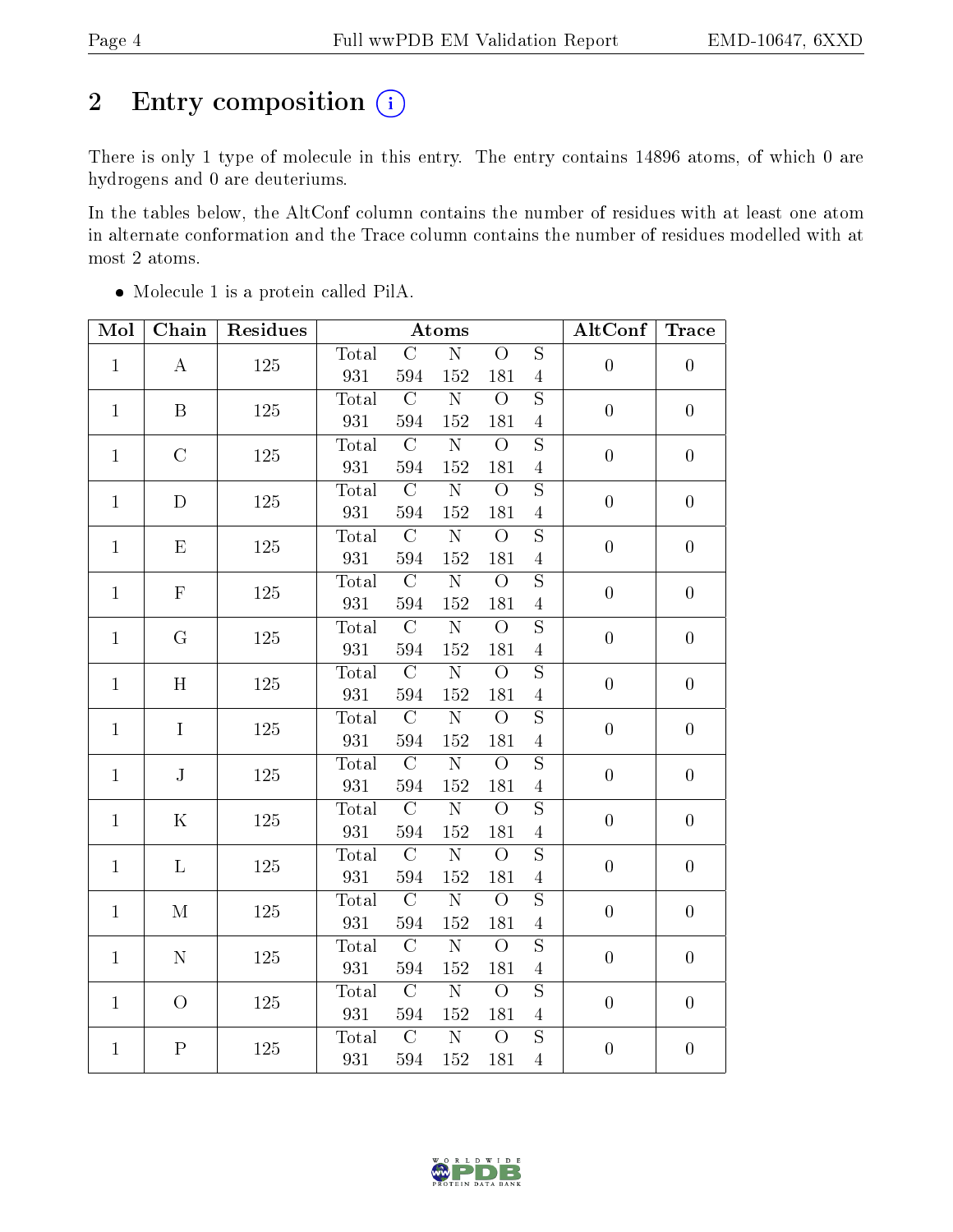# <span id="page-4-0"></span>3 Residue-property plots  $(i)$

These plots are drawn for all protein, RNA, DNA and oligosaccharide chains in the entry. The first graphic for a chain summarises the proportions of the various outlier classes displayed in the second graphic. The second graphic shows the sequence view annotated by issues in geometry and atom inclusion in map density. Residues are color-coded according to the number of geometric quality criteria for which they contain at least one outlier: green  $= 0$ , yellow  $= 1$ , orange  $= 2$ and red  $=$  3 or more. A red diamond above a residue indicates a poor fit to the EM map for this residue (all-atom inclusion  $\lt 40\%$ ). Stretches of 2 or more consecutive residues without any outlier are shown as a green connector. Residues present in the sample, but not in the model, are shown in grey.

• Molecule 1: PilA



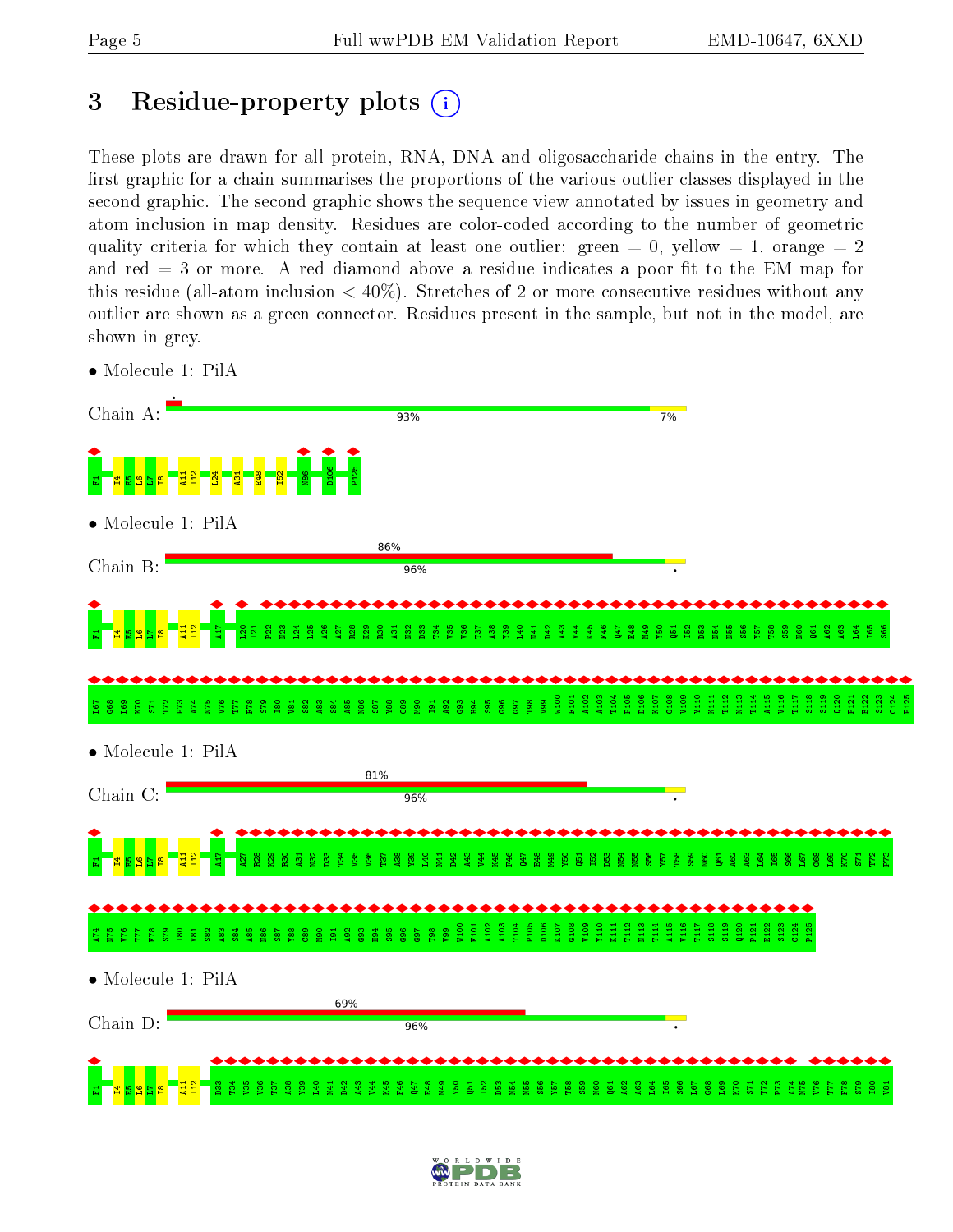

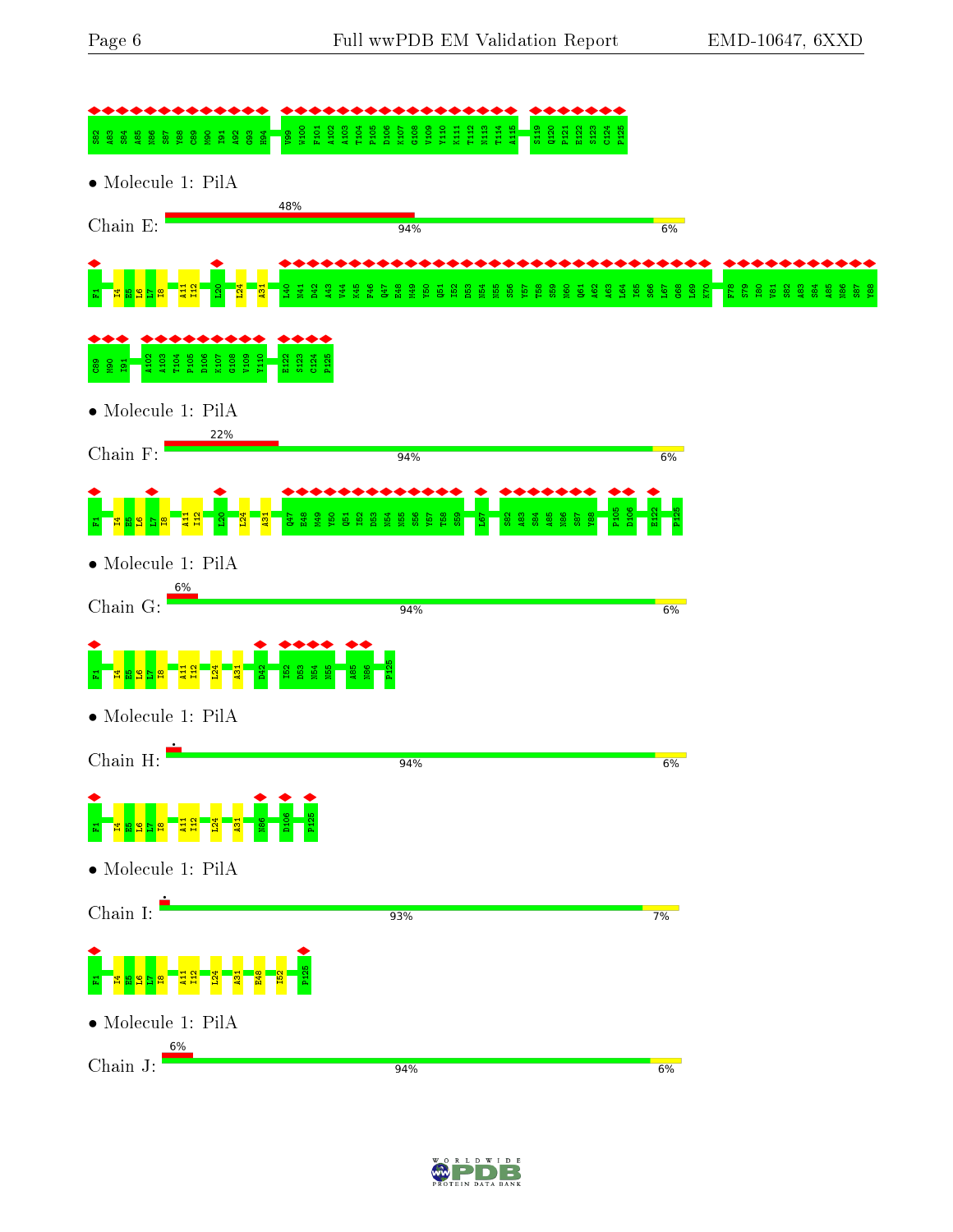

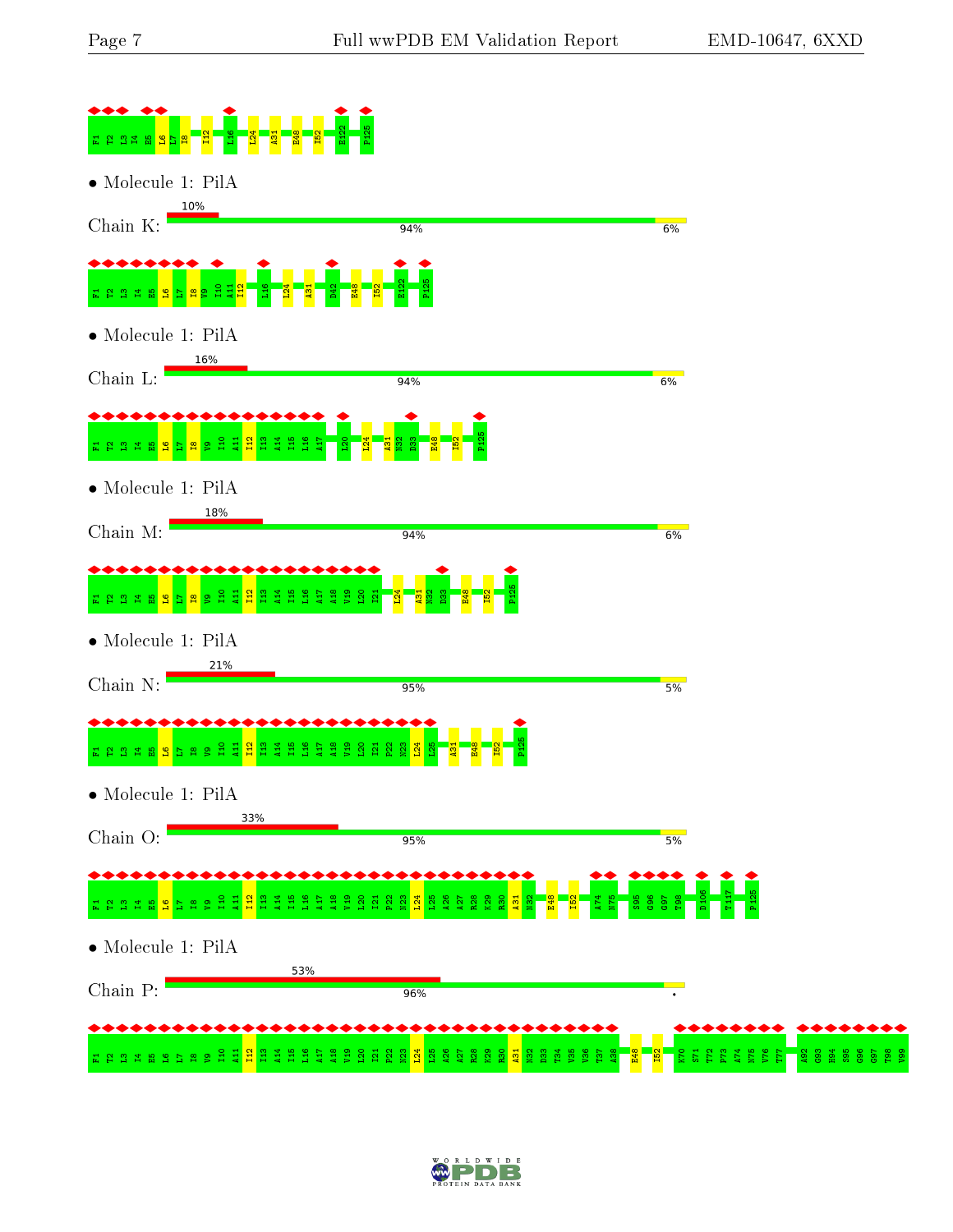

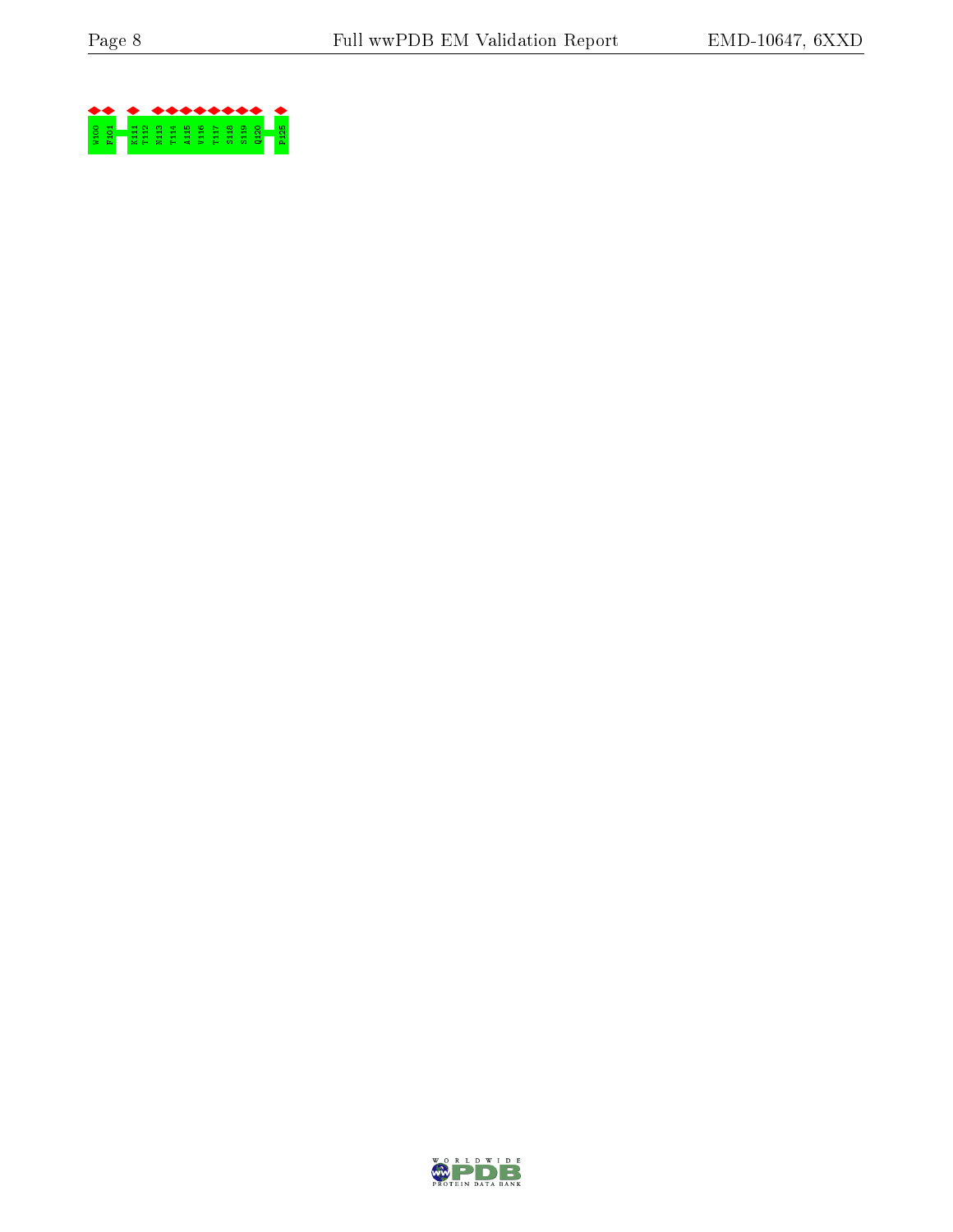# 4 Experimental information (i)

| Property                           | Value                                            | Source    |
|------------------------------------|--------------------------------------------------|-----------|
| EM reconstruction method           | <b>HELICAL</b>                                   | Depositor |
| Imposed symmetry                   | HELICAL, twist=92.5°, rise=9.33 Å, axial         | Depositor |
|                                    | $sym = C1$                                       |           |
| Number of segments used            | 65656                                            | Depositor |
| Resolution determination method    | FSC 0.143 CUT-OFF                                | Depositor |
| CTF correction method              | <b>FLIPPING</b><br>AND AMPLITUDE<br><b>PHASE</b> | Depositor |
|                                    | CORRECTION                                       |           |
| Microscope                         | FEI TITAN KRIOS                                  | Depositor |
| Voltage (kV)                       | 300                                              | Depositor |
| Electron dose $(e^-/\text{\AA}^2)$ | 47.6                                             | Depositor |
| Minimum defocus (nm)               | Not provided                                     |           |
| Maximum defocus (nm)               | Not provided                                     |           |
| Magnification                      | Not provided                                     |           |
| Image detector                     | GATAN K2 SUMMIT (4k x 4k)                        | Depositor |
| Maximum map value                  | 22.136                                           | Depositor |
| Minimum map value                  | $-6.239$                                         | Depositor |
| Average map value                  | $-0.000$                                         | Depositor |
| Map value standard deviation       | 1.000                                            | Depositor |
| Recommended contour level          | 5.0                                              | Depositor |
| Map size $(A)$                     | 167.68, 167.68, 167.68                           | wwPDB     |
| Map dimensions                     | 160, 160, 160                                    | wwPDB     |
| Map angles $(°)$                   | 90.0, 90.0, 90.0                                 | wwPDB     |
| Pixel spacing $(A)$                | 1.048, 1.048, 1.048                              | Depositor |

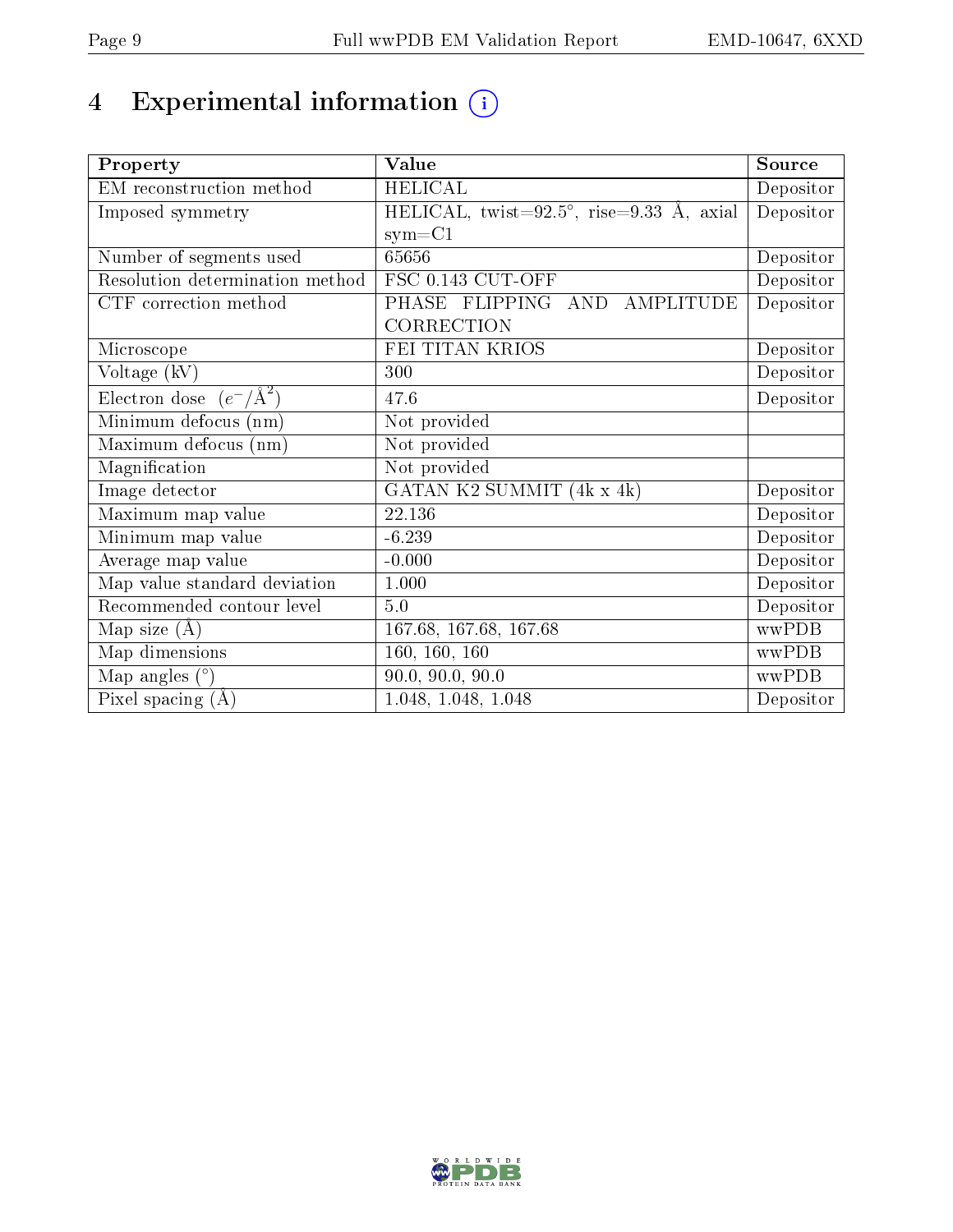# 5 Model quality  $(i)$

## 5.1 Standard geometry  $(i)$

The Z score for a bond length (or angle) is the number of standard deviations the observed value is removed from the expected value. A bond length (or angle) with  $|Z| > 5$  is considered an outlier worth inspection. RMSZ is the root-mean-square of all Z scores of the bond lengths (or angles).

| Mol            | Chain       | <b>Bond lengths</b> |             | Bond<br>angles |             |  |
|----------------|-------------|---------------------|-------------|----------------|-------------|--|
|                |             | RMSZ                | # $ Z  > 5$ | RMSZ           | # $ Z  > 5$ |  |
| $\mathbf{1}$   | A           | 0.33                | 0/947       | 0.45           | 0/1294      |  |
| 1              | Β           | 0.33                | 0/947       | 0.45           | 0/1294      |  |
| $\mathbf{1}$   | C           | 0.33                | 0/947       | 0.45           | 0/1294      |  |
| $\mathbf{1}$   | D           | 0.33                | 0/947       | 0.45           | 0/1294      |  |
| 1              | Е           | 0.33                | 0/947       | 0.45           | 0/1294      |  |
| $\mathbf{1}$   | $_{\rm F}$  | 0.33                | 0/947       | 0.45           | 0/1294      |  |
| 1              | G           | 0.33                | 0/947       | 0.45           | 0/1294      |  |
| $\overline{1}$ | $\mathbf H$ | 0.33                | 0/947       | 0.45           | 0/1294      |  |
| $\mathbf{1}$   | I           | 0.33                | 0/947       | 0.45           | 0/1294      |  |
| $\mathbf 1$    | J.          | 0.33                | 0/947       | 0.45           | 0/1294      |  |
| $\mathbf{1}$   | Κ           | 0.33                | 0/947       | 0.45           | 0/1294      |  |
| $\mathbf{1}$   | L           | 0.33                | 0/947       | 0.45           | 0/1294      |  |
| $\mathbf{1}$   | М           | 0.33                | 0/947       | 0.45           | 0/1294      |  |
| $\mathbf{1}$   | N           | 0.33                | 0/947       | 0.45           | 0/1294      |  |
| 1              | O           | 0.33                | 0/947       | 0.45           | 0/1294      |  |
| $\mathbf{1}$   | Ρ           | 0.33                | 0/947       | 0.45           | 0/1294      |  |
| All            | All         | 0.33                | 0/15152     | 0.45           | 0/20704     |  |

There are no bond length outliers.

There are no bond angle outliers.

There are no chirality outliers.

There are no planarity outliers.

#### $5.2$  Too-close contacts  $(i)$

In the following table, the Non-H and H(model) columns list the number of non-hydrogen atoms and hydrogen atoms in the chain respectively. The H(added) column lists the number of hydrogen atoms added and optimized by MolProbity. The Clashes column lists the number of clashes within the asymmetric unit, whereas Symm-Clashes lists symmetry-related clashes.

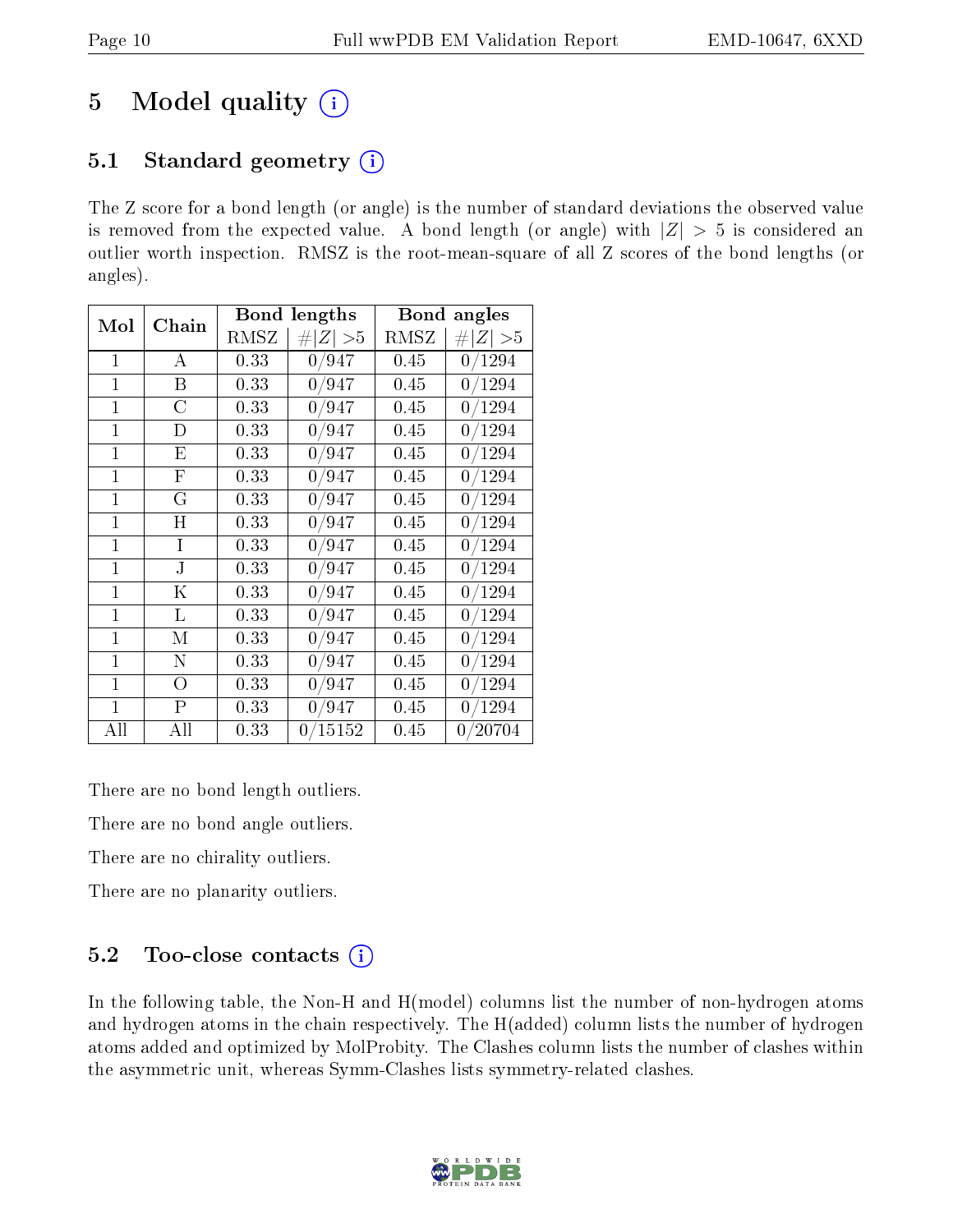| Mol          | Chain                   | $Non-H$ | H (model)        | H(added) | Clashes         | <b>Symm-Clashes</b> |
|--------------|-------------------------|---------|------------------|----------|-----------------|---------------------|
| 1            | А                       | 931     | $\theta$         | 946      | 10              | $\left( \right)$    |
| 1            | B                       | 931     | $\theta$         | 946      | 5               | $\theta$            |
| 1            | $\overline{C}$          | 931     | $\overline{0}$   | 946      | 6               | $\overline{0}$      |
| 1            | $\mathbf D$             | 931     | $\overline{0}$   | 946      | $6\phantom{.}6$ | $\overline{0}$      |
| $\mathbf{1}$ | $E_{\rm}$               | 931     | $\boldsymbol{0}$ | 946      | 8               | $\boldsymbol{0}$    |
| 1            | $\overline{\mathrm{F}}$ | 931     | $\overline{0}$   | 946      | 8               | $\boldsymbol{0}$    |
| 1            | G                       | 931     | $\boldsymbol{0}$ | 946      | 8               | $\boldsymbol{0}$    |
| 1            | H                       | 931     | $\overline{0}$   | 946      | 8               | $\boldsymbol{0}$    |
| 1            | $\mathbf I$             | 931     | $\boldsymbol{0}$ | 946      | 10              | $\boldsymbol{0}$    |
| 1            | $\mathbf{J}$            | 931     | $\overline{0}$   | 946      | 8               | $\overline{0}$      |
| 1            | $\mathbf K$             | 931     | $\overline{0}$   | 946      | 8               | $\overline{0}$      |
| 1            | L                       | 931     | $\overline{0}$   | 946      | 8               | $\overline{0}$      |
| $\mathbf 1$  | M                       | 931     | $\boldsymbol{0}$ | 946      | 8               | $\overline{0}$      |
| $\mathbf 1$  | N                       | 931     | $\overline{0}$   | 946      | $6\phantom{.}6$ | $\boldsymbol{0}$    |
| $\mathbf 1$  | $\overline{O}$          | 931     | $\overline{0}$   | 946      | $6\phantom{.}6$ | $\overline{0}$      |
| $\mathbf{1}$ | $\overline{\mathrm{P}}$ | 931     | $\overline{0}$   | 946      | $\overline{5}$  | $\overline{0}$      |
| All          | All                     | 14896   | $\overline{0}$   | 15136    | 59              | $\overline{0}$      |

The all-atom clashscore is defined as the number of clashes found per 1000 atoms (including hydrogen atoms). The all-atom clashscore for this structure is 2.

All (59) close contacts within the same asymmetric unit are listed below, sorted by their clash magnitude.

|                     |                    | Interatomic      | Clash         |
|---------------------|--------------------|------------------|---------------|
| Atom-1              | Atom-2             | distance $(\AA)$ | overlap $(A)$ |
| 1: D: 12: ILE: HD12 | 1:G:31:ALA:CB      | 2.32             | 0.60          |
| 1:B:12:ILE:HD12     | 1:E:31:ALA:CB      | 2.32             | 0.60          |
| 1:G:12:ILE:HD12     | 1:1:31:ALA:CB      | 2.31             | 0.60          |
| 1:L:12:ILE:HD12     | 1:O:31:ALA:CB      | 2.32             | 0.59          |
| 1: M:12: ILE: HD12  | 1: P: 31: ALA: CB  | 2.32             | 0.59          |
| 1:H:12:ILE:HD12     | 1:J:31:ALA:CB      | 2.33             | 0.59          |
| 1:J:12:ILE:HD12     | 1: M: 31: ALA: CB  | 2.33             | 0.58          |
| 1:A:31:ALA:CB       | $1:$ F:12:ILE:HD12 | 2.33             | 0.58          |
| 1:I:12:ILE:HD12     | 1: L:31: ALA:CB    | 2.34             | 0.58          |
| 1: E:12: ILE: HD12  | 1: H:31: ALA: CB   | 2.34             | 0.58          |
| 1:A:12:ILE:HD12     | 1:K:31:ALA:CB      | 2.34             | 0.58          |
| $1:$ F:6:LEU:HD21   | 1:G:12:ILE:HB      | 1.86             | 0.57          |
| 1: A:6: LEU: HD21   | 1:I:12:ILE:HB      | 1.87             | 0.57          |
| 1:K:12:ILE:HD12     | 1: N: 31: ALA: CB  | 2.35             | 0.57          |
| 1: E:6: LEU: HD21   | $1:$ F:12:ILE:HB   | 1.86             | 0.57          |
| 1: E: 11: ALA: HB2  | 1:K:52:ILE:HD11    | 1.86             | 0.57          |
| 1:C:6:LEU:HD21      | 1: D: 12: ILE: HB  | 1.86             | 0.57          |
| 1:C:11:ALA:HB2      | 1:1:52:1LE:HD11    | 1.86             | 0.56          |

Continued on next page...

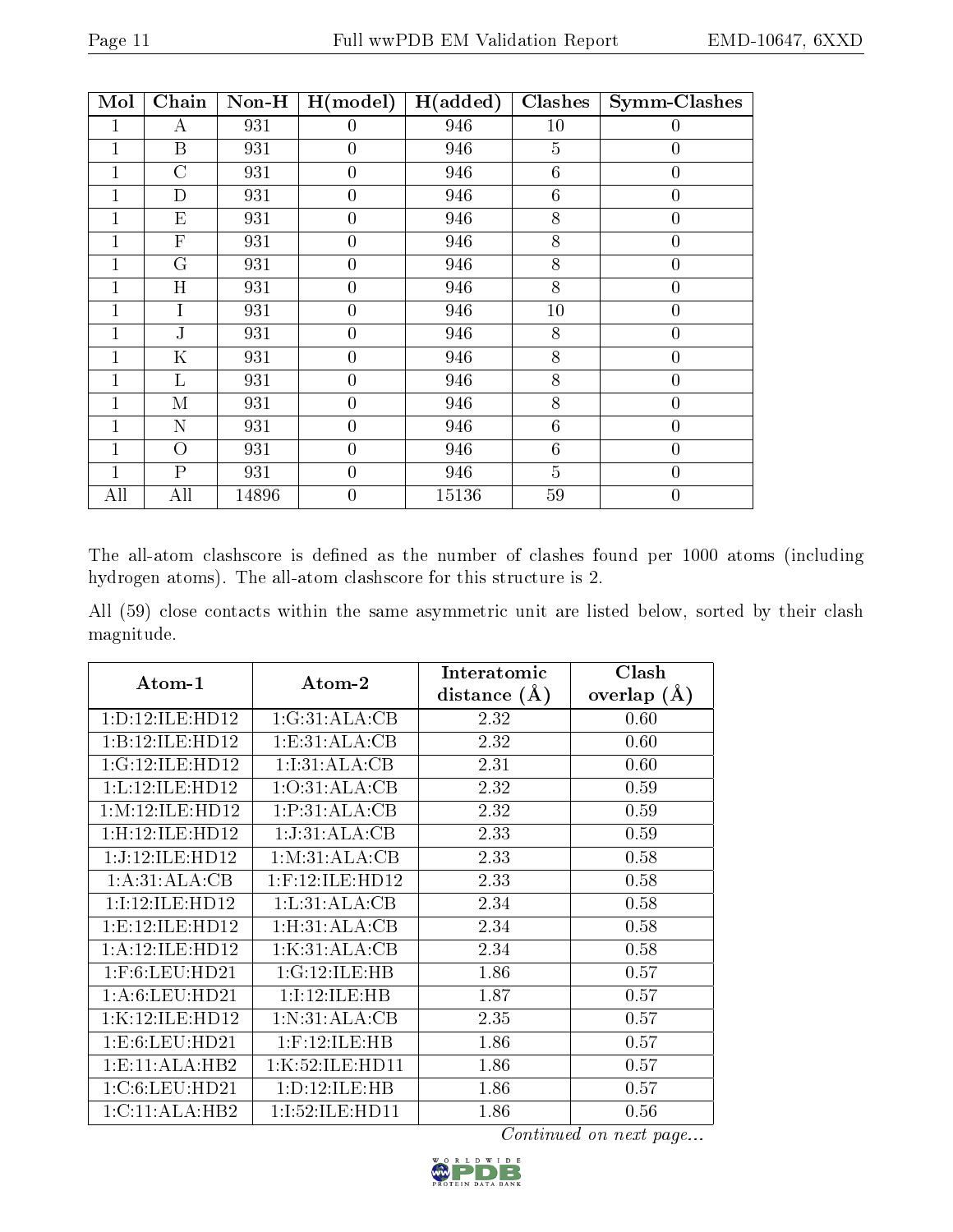| Continuati pont previous page |                                       | Interatomic      | Clash         |  |
|-------------------------------|---------------------------------------|------------------|---------------|--|
| Atom-1                        | Atom-2                                | distance $(\AA)$ | overlap $(A)$ |  |
| 1:K:6:LEU:HD21                | 1:L:12:ILE:HB                         | 1.85             | 0.56          |  |
| 1:A:11:ALA:HB2                | 1:O:52:ILE:HD11                       | 1.87             | 0.56          |  |
| 1: C: 12: ILE: HD12           | $1:$ F:31:ALA: $\overline{\text{CB}}$ | 2.36             | 0.56          |  |
| 1:H:11:ALA:HB2                | 1: N: 52: ILE: HD11                   | 1.88             | 0.56          |  |
| 1: N:6: LEU: HD21             | 1:O:12:ILE:HB                         | 1.86             | 0.56          |  |
| 1:I:6:LEU:HD21                | 1:J:12:ILE:HB                         | 1.88             | 0.55          |  |
| 1: M: 6: LEU: HD21            | 1:N:12:ILE:HB                         | 1.89             | 0.55          |  |
| 1: D: 11: ALA: HB2            | 1:J:52:ILE:HD11                       | 1.89             | 0.55          |  |
| $1:$ F:11:ALA:HB2             | 1:L:52:ILE:HD11                       | 1.88             | 0.55          |  |
| 1:B:6:LEU:HD21                | 1:C:12:ILE:HB                         | 1.90             | 0.54          |  |
| 1:1:1:ALA:HB2                 | 1:P:52:ILE:HD11                       | 1.88             | 0.54          |  |
| 1:L:6:LEU:HD21                | 1:M:12:ILE:HB                         | 1.90             | 0.54          |  |
| 1:A:52:ILE:HD11               | 1:B:11:ALA:HB2                        | 1.89             | 0.53          |  |
| 1:O:6:LEU:HD21                | 1:P:12:ILE:HB                         | 1.89             | 0.53          |  |
| 1:A:12:ILE:HB                 | $1:$ H $:6:$ LEU $:$ HD $21$          | 1.89             | 0.53          |  |
| 1:G:11:ALA:HB2                | 1: M:52: ILE:HD11                     | 1.90             | 0.53          |  |
| 1:G:6:LEU:HD21                | 1:H:12:ILE:HB                         | 1.90             | 0.53          |  |
| 1:J:6:LEU:HD21                | 1:K:12:ILE:HB                         | 1.90             | 0.52          |  |
| 1:D:6:LEU:HD21                | 1:E:12:ILE:HB                         | 1.91             | 0.51          |  |
| 1:A:48:GLU:HG3                | 1:B:4:ILE:HD11                        | 1.98             | 0.46          |  |
| 1:D:4:ILE:HD11                | 1:J:48:GLU:HG3                        | 1.98             | 0.45          |  |
| 1:C:8:ILE:HD12                | $1:$ F:24:LEU:HD22                    | 1.99             | 0.44          |  |
| 1:H:4:ILE:HDI1                | 1:N:48:GLU:HG3                        | 2.00             | 0.44          |  |
| $1:$ F: $4:$ ILE: $HD11$      | 1:L:48:GLU:HG3                        | 2.00             | 0.44          |  |
| 1:A:8:ILE:HD12                | 1:K:24:LEU:HD22                       | 1.99             | 0.44          |  |
| 1:G:4:ILE:HD11                | 1:M:48:GLU:HG3                        | 2.00             | 0.44          |  |
| 1:A:1LE:HD11                  | 1:O:48:GLU:HG3                        | 2.00             | 0.44          |  |
| 1:D:8:ILE:HD12                | 1:G:24:LEU:HD22                       | 2.00             | 0.44          |  |
| 1:E:4:ILE:HD11                | 1:K:48:GLU:HG3                        | 2.00             | 0.43          |  |
| 1:I:8:ILE:HD12                | 1:L:24:LEU:HD22                       | 1.99             | 0.43          |  |
| 1:J:8:ILE:HD12                | 1: M:24:LEU:HD22                      | 2.00             | 0.43          |  |
| 1:K:8:ILE:HD12                | 1:N:24:LEU:HD22                       | 2.00             | $0.43\,$      |  |
| 1:E:8:ILE:HD12                | 1:H:24:LEU:HD22                       | 2.00             | 0.43          |  |
| 1:I:4:ILE:HD11                | 1:P:48:GLU:HG3                        | 2.01             | 0.43          |  |
| 1:L:8:ILE:HD12                | 1:O:24:LEU:HD22                       | 2.00             | 0.43          |  |
| 1: M:8: ILE: HD12             | 1: P:24:LEU:HD22                      | 2.00             | 0.43          |  |
| 1:G:8:ILE:HD12                | 1:I:24:LEU:HD22                       | 2.00             | 0.42          |  |
| 1:C:4:LE:HD11                 | 1:I:48:GLU:HG3                        | 2.01             | 0.42          |  |
| 1:H:8:ILE:HD12                | 1:J:24:LEU:HD22                       | 2.00             | 0.42          |  |
| 1:B:8:ILE:HD12                | 1: E: 24: LEU: HD22                   | 2.00             | 0.42          |  |
| 1:A:24:LEU:HD22               | $1:$ F:8:ILE:HD $12$                  | 2.01             | 0.41          |  |

Continued from previous page.

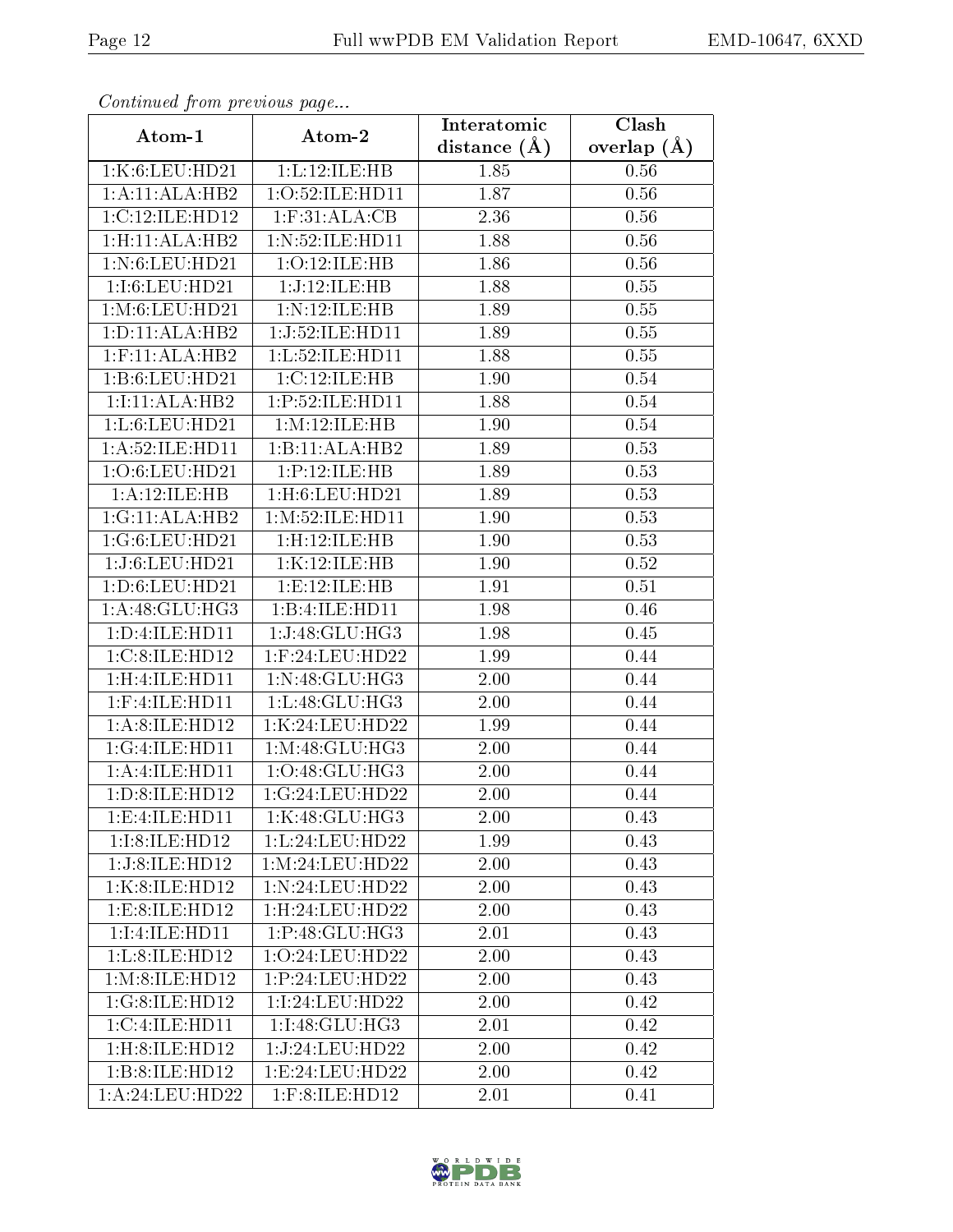There are no symmetry-related clashes.

## 5.3 Torsion angles (i)

#### 5.3.1 Protein backbone (i)

In the following table, the Percentiles column shows the percent Ramachandran outliers of the chain as a percentile score with respect to all PDB entries followed by that with respect to all EM entries.

The Analysed column shows the number of residues for which the backbone conformation was analysed, and the total number of residues.

| Mol          | Chain          | Analysed        | Favoured     | Allowed  | Outliers         |         | Percentiles         |
|--------------|----------------|-----------------|--------------|----------|------------------|---------|---------------------|
| $\mathbf{1}$ | A              | $123/125(98\%)$ | 116 $(94\%)$ | $7(6\%)$ | $\overline{0}$   | 100     | 100                 |
| $\mathbf{1}$ | B              | $123/125(98\%)$ | 116 (94%)    | 7(6%)    | $\boldsymbol{0}$ | 100     | <b>100</b>          |
| $\mathbf{1}$ | $\mathcal{C}$  | $123/125(98\%)$ | 116 (94%)    | $7(6\%)$ | $\theta$         | $100\,$ | 100                 |
| $\mathbf{1}$ | D              | $123/125(98\%)$ | 116 (94%)    | 7(6%)    | $\overline{0}$   | 100     | 100                 |
| $\mathbf{1}$ | E              | $123/125(98\%)$ | 116 (94%)    | 7(6%)    | $\overline{0}$   | $100\,$ | <b>100</b>          |
| 1            | $\mathbf{F}$   | $123/125(98\%)$ | 116 (94%)    | 7(6%)    | $\overline{0}$   | 100     | <b>100</b>          |
| $\mathbf{1}$ | G              | $123/125(98\%)$ | 116 (94%)    | 7(6%)    | $\theta$         | 100     | 100                 |
| $\mathbf{1}$ | H              | $123/125(98\%)$ | 116 (94%)    | 7(6%)    | $\overline{0}$   | 100     | 100                 |
| $\mathbf{1}$ | $\mathbf{I}$   | $123/125(98\%)$ | 116 (94%)    | 7(6%)    | $\overline{0}$   | 100     | 100                 |
| $\mathbf{1}$ | $\bf J$        | $123/125(98\%)$ | 116 (94%)    | 7(6%)    | $\boldsymbol{0}$ | 100     | <b>100</b>          |
| $\mathbf{1}$ | Κ              | $123/125(98\%)$ | 116 (94%)    | 7(6%)    | $\theta$         | 100     | <b>100</b>          |
| $\mathbf{1}$ | L              | $123/125(98\%)$ | 116 (94%)    | 7(6%)    | $\overline{0}$   | 100     | <b>100</b>          |
| $\mathbf{1}$ | M              | $123/125(98\%)$ | 116 (94%)    | 7(6%)    | $\overline{0}$   | 100     | $\vert$ 100 $\vert$ |
| $\mathbf{1}$ | $\mathbf N$    | $123/125(98\%)$ | 116 (94%)    | 7(6%)    | $\overline{0}$   | 100     | 100                 |
| $\mathbf{1}$ | $\overline{O}$ | $123/125(98\%)$ | 116 (94%)    | 7(6%)    | $\theta$         | $100\,$ | 100                 |
| $\mathbf{1}$ | $\mathbf{P}$   | $123/125(98\%)$ | 116 (94%)    | 7(6%)    | $\theta$         | $100\,$ | 100                 |
| All          | All            | 1968/2000 (98%) | 1856 (94%)   | 112 (6%) | $\boldsymbol{0}$ | 100     | 100                 |

There are no Ramachandran outliers to report.

#### 5.3.2 Protein sidechains  $(i)$

In the following table, the Percentiles column shows the percent sidechain outliers of the chain as a percentile score with respect to all PDB entries followed by that with respect to all EM entries.

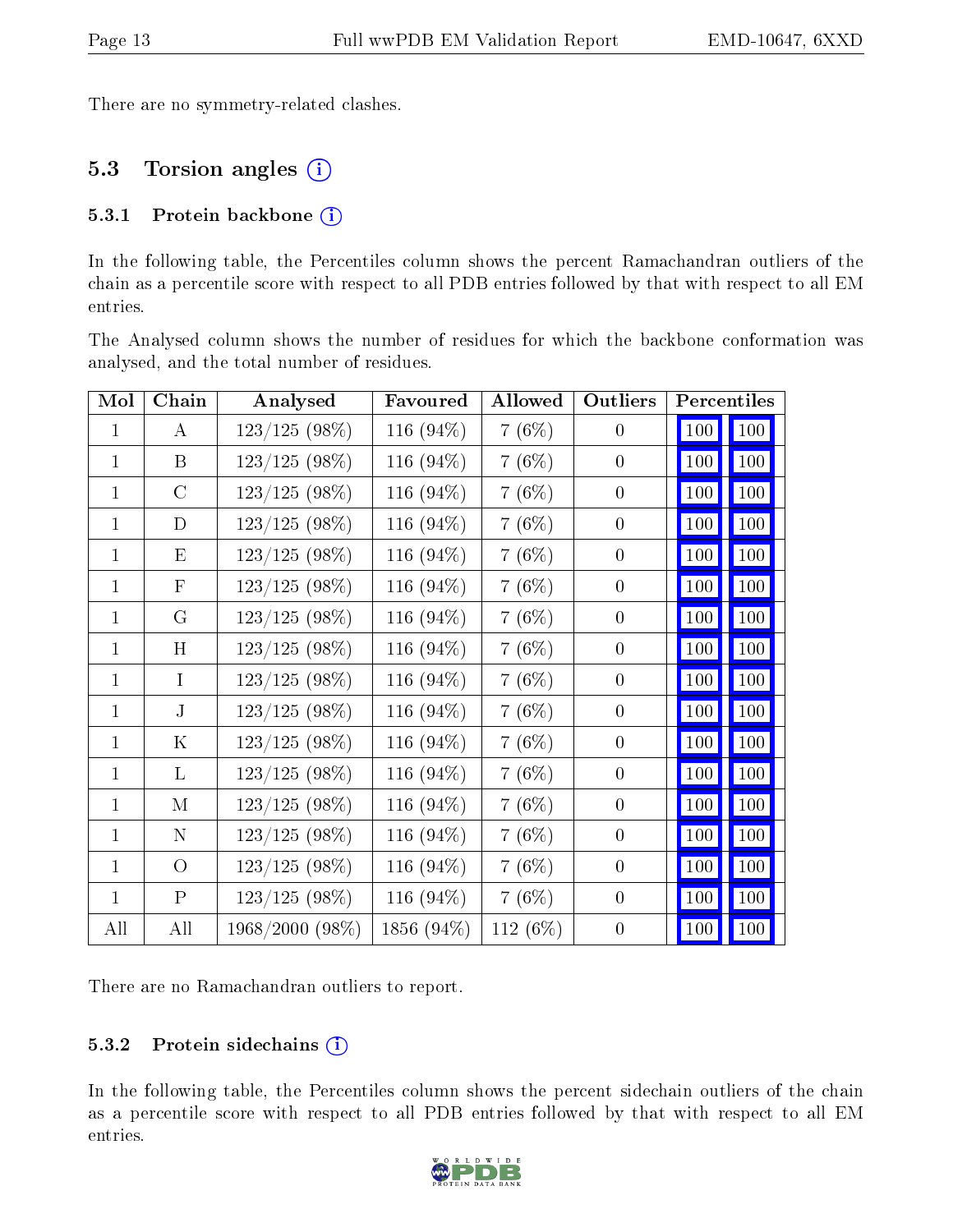| Mol          | Chain            | Analysed            | Rotameric    | Outliers         | Percentiles |            |
|--------------|------------------|---------------------|--------------|------------------|-------------|------------|
| $\mathbf{1}$ | $\bf{A}$         | 102/102 (100%)      | $102(100\%)$ | $\overline{0}$   | 100         | 100        |
| $\mathbf{1}$ | $\boldsymbol{B}$ | $102/102$ $(100\%)$ | $102(100\%)$ | $\overline{0}$   | 100         | <b>100</b> |
| $\mathbf{1}$ | $\mathcal{C}$    | $102/102$ $(100\%)$ | 102 (100%)   | $\overline{0}$   | 100         | 100        |
| 1            | D                | $102/102$ $(100\%)$ | 102 (100%)   | $\boldsymbol{0}$ | 100         | 100        |
| 1            | E                | $102/102$ $(100\%)$ | $102(100\%)$ | $\boldsymbol{0}$ | 100         | 100        |
| $\mathbf{1}$ | $\mathbf F$      | 102/102 (100%)      | $102(100\%)$ | $\overline{0}$   | 100         | 100        |
| $\mathbf{1}$ | G                | $102/102$ $(100\%)$ | $102(100\%)$ | $\theta$         | 100         | <b>100</b> |
| $\mathbf{1}$ | H                | 102/102 (100%)      | 102 (100%)   | $\overline{0}$   | 100         | 100        |
| $\mathbf{1}$ | $\mathbf{I}$     | 102/102 (100%)      | $102(100\%)$ | $\overline{0}$   | 100         | 100        |
| $\mathbf{1}$ | $\mathbf{J}$     | 102/102 (100%)      | $102(100\%)$ | $\theta$         | 100         | 100        |
| $\mathbf{1}$ | $\mathbf K$      | $102/102$ $(100\%)$ | 102 (100%)   | $\overline{0}$   | 100         | 100        |
| $\mathbf{1}$ | $\mathbf{L}$     | $102/102$ $(100\%)$ | $102(100\%)$ | $\overline{0}$   | 100         | 100        |
| $\mathbf{1}$ | M                | $102/102$ $(100\%)$ | 102 (100%)   | $\boldsymbol{0}$ | 100         | 100        |
| $\mathbf{1}$ | $\mathbf N$      | 102/102 (100%)      | 102 (100%)   | $\overline{0}$   | 100         | 100        |
| $\mathbf{1}$ | $\overline{O}$   | $102/102$ $(100\%)$ | 102 (100%)   | $\overline{0}$   | 100         | 100        |
| $\mathbf{1}$ | $\mathbf P$      | $102/102$ (100%)    | 102 (100%)   | $\overline{0}$   | 100         | 100        |
| All          | All              | 1632/1632 (100%)    | 1632 (100%)  | $\overline{0}$   | 100         | 100        |

The Analysed column shows the number of residues for which the sidechain conformation was analysed, and the total number of residues.

There are no protein residues with a non-rotameric sidechain to report.

Sometimes sidechains can be flipped to improve hydrogen bonding and reduce clashes. There are no such sidechains identified.

#### 5.3.3 RNA (i)

There are no RNA molecules in this entry.

### 5.4 Non-standard residues in protein, DNA, RNA chains  $(i)$

There are no non-standard protein/DNA/RNA residues in this entry.

### 5.5 Carbohydrates  $(i)$

There are no monosaccharides in this entry.

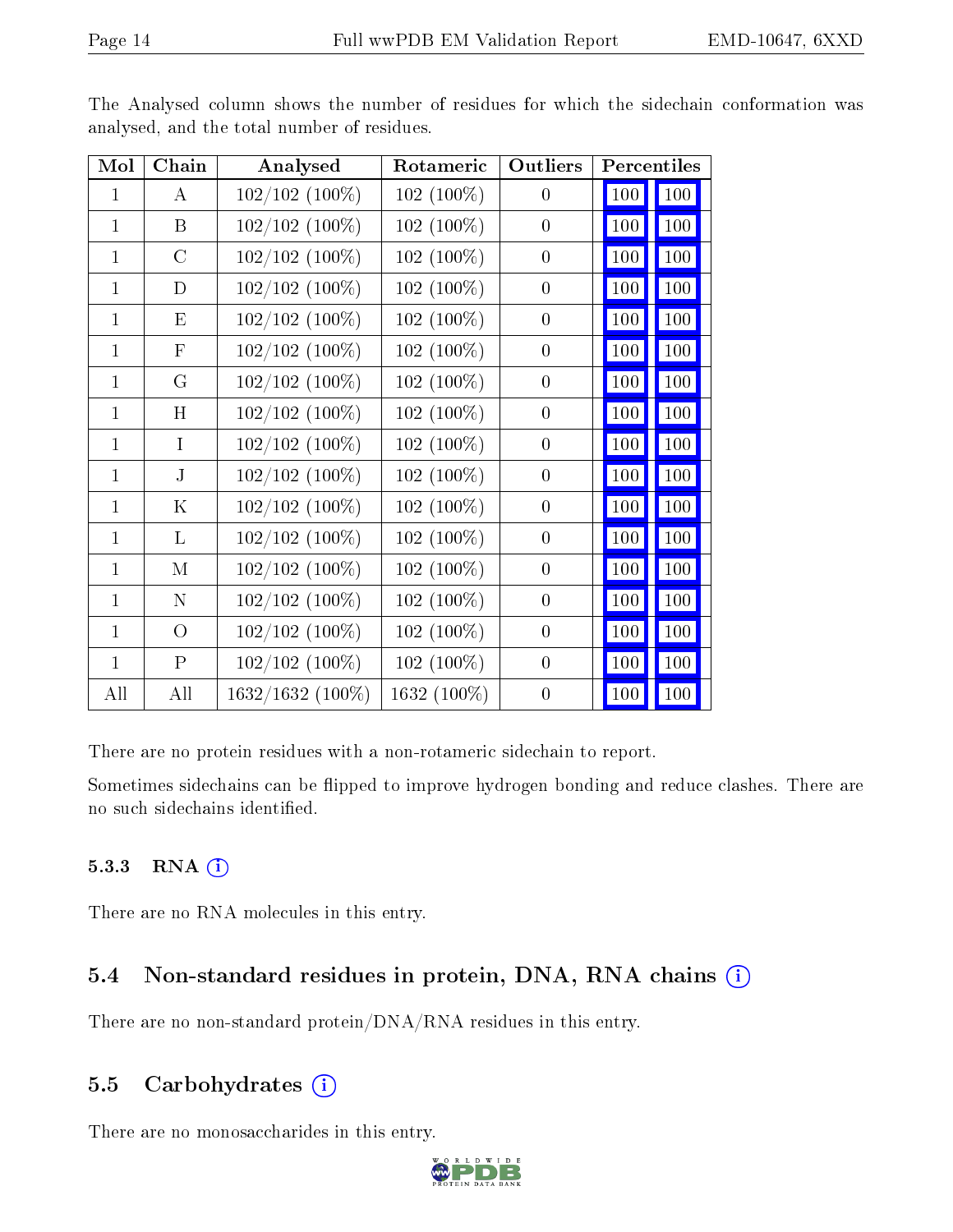### 5.6 Ligand geometry (i)

There are no ligands in this entry.

## 5.7 [O](https://www.wwpdb.org/validation/2017/EMValidationReportHelp#nonstandard_residues_and_ligands)ther polymers (i)

There are no such residues in this entry.

### 5.8 Polymer linkage issues (i)

There are no chain breaks in this entry.

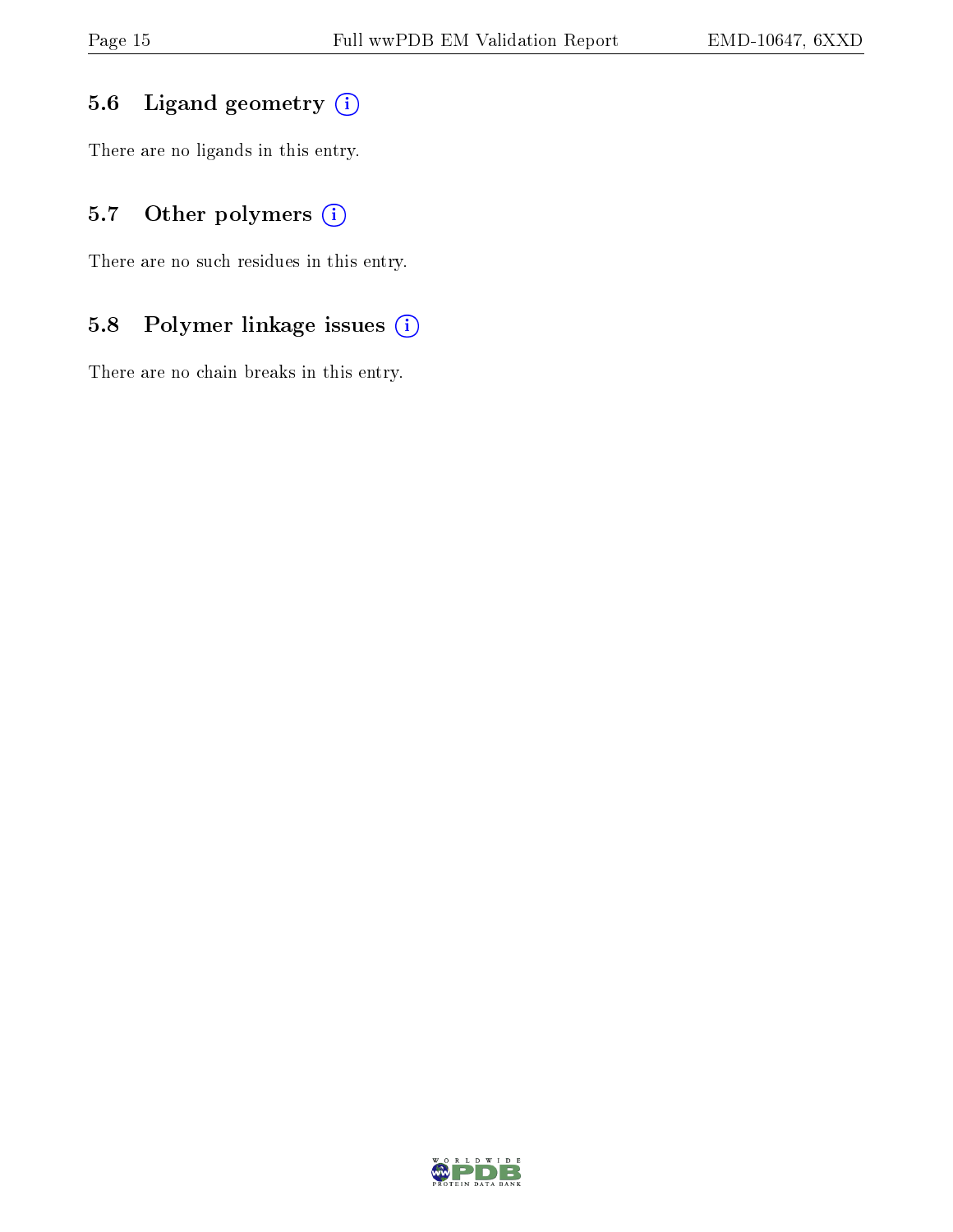# 6 Map visualisation  $(i)$

This section contains visualisations of the EMDB entry EMD-10647. These allow visual inspection of the internal detail of the map and identification of artifacts.

No raw map or half-maps were deposited for this entry and therefore no images, graphs, etc. pertaining to the raw map can be shown.

## 6.1 [O](https://www.wwpdb.org/validation/2017/EMValidationReportHelp#orthogonal_projections)rthogonal projections (i)

#### 6.1.1 Primary map



The images above show the map projected in three orthogonal directions.

#### 6.2 Central slices  $(i)$

#### 6.2.1 Primary map





X Index: 80 Y Index: 80 Z Index: 80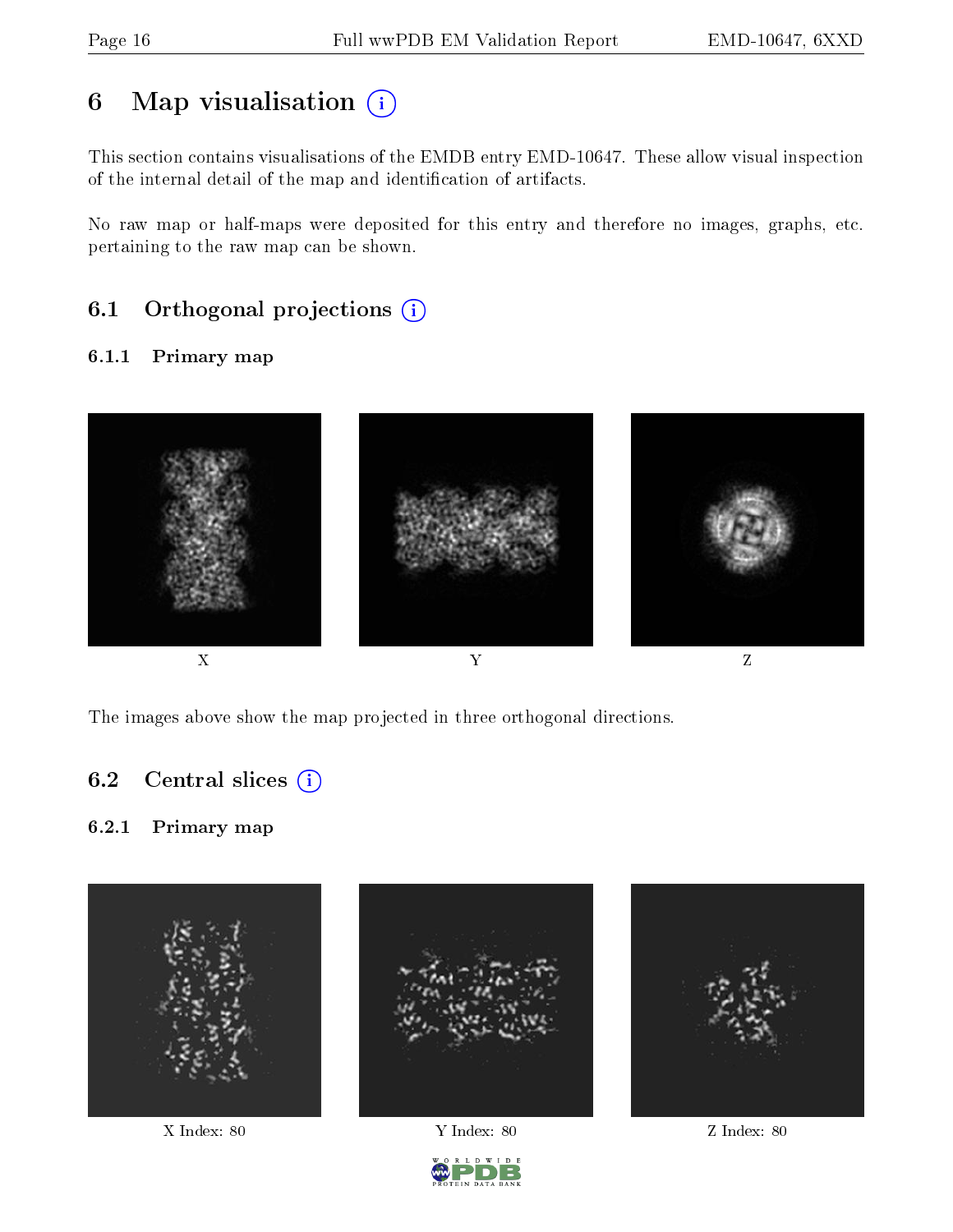The images above show central slices of the map in three orthogonal directions.

#### 6.3 Largest variance slices (i)

#### 6.3.1 Primary map



The images above show the largest variance slices of the map in three orthogonal directions.

#### 6.4 [O](https://www.wwpdb.org/validation/2017/EMValidationReportHelp#orthogonal_views)rthogonal surface views  $(i)$

#### 6.4.1 Primary map



The images above show the 3D surface view of the map at the recommended contour level 5.0. These images, in conjunction with the slice images, may facilitate assessment of whether an appropriate contour level has been provided.

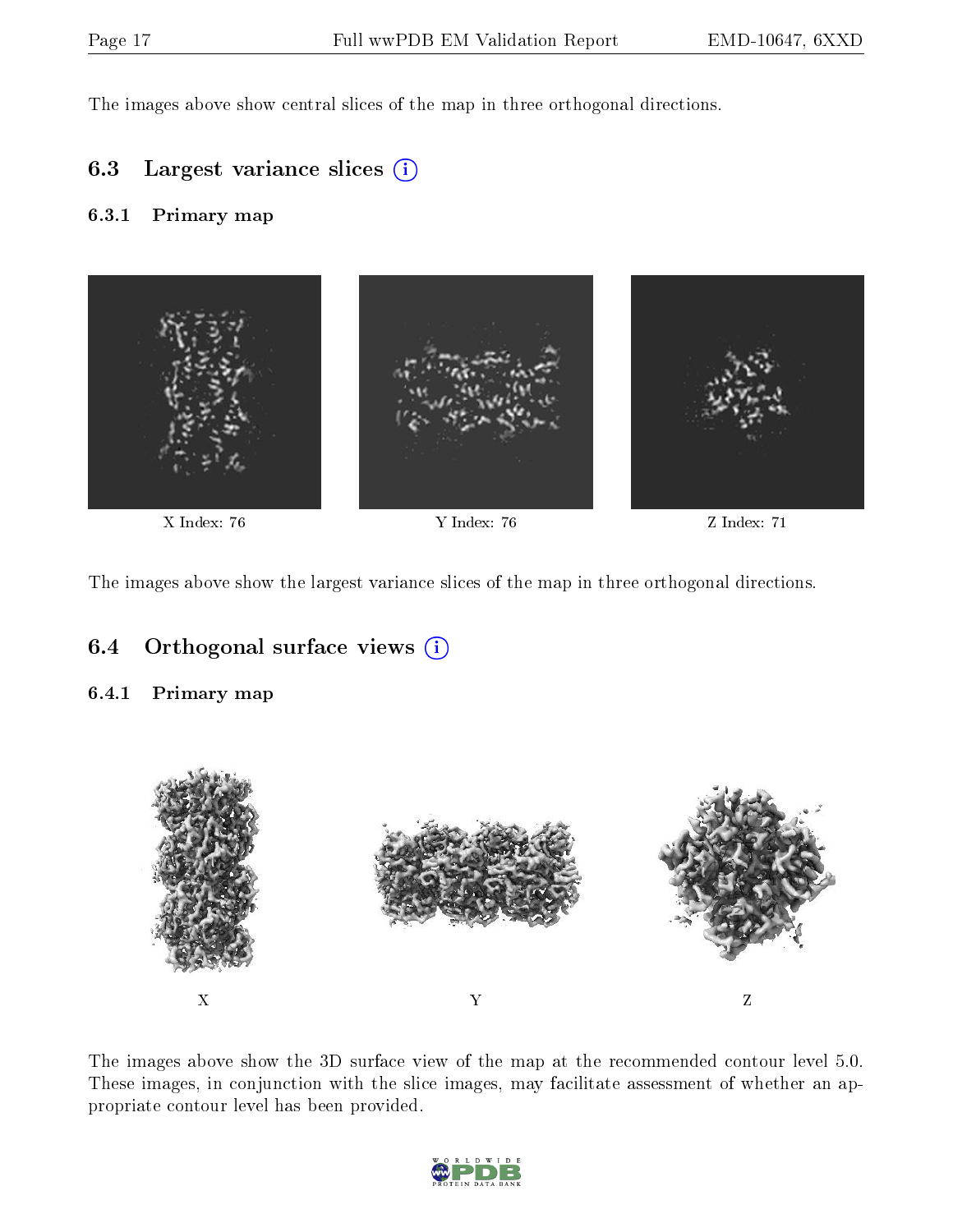## 6.5 Mask visualisation (i)

This section was not generated. No masks/segmentation were deposited.

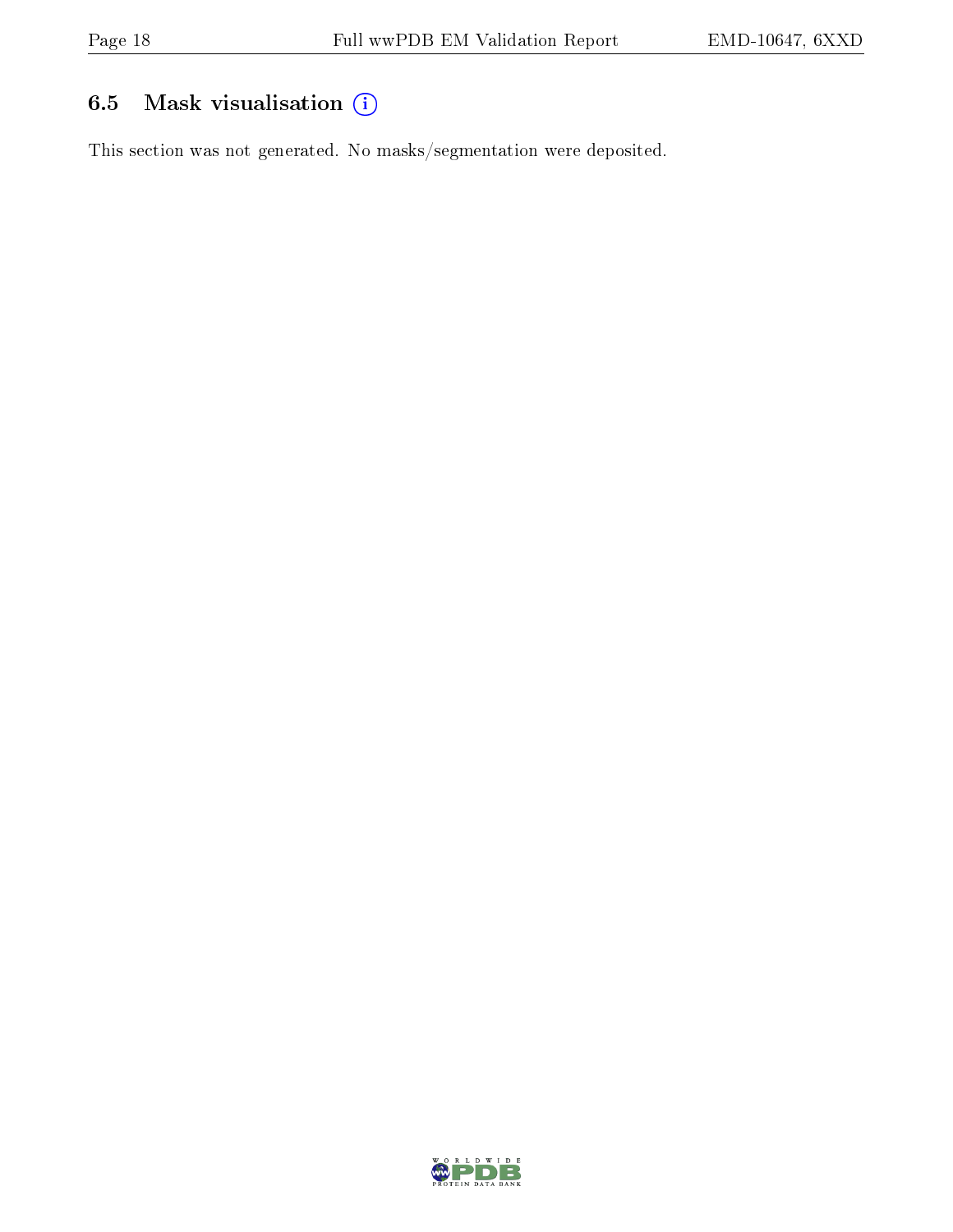# 7 Map analysis (i)

This section contains the results of statistical analysis of the map.

## 7.1 Map-value distribution  $(i)$



The map-value distribution is plotted in 128 intervals along the x-axis. The y-axis is logarithmic. A spike in this graph at zero usually indicates that the volume has been masked.

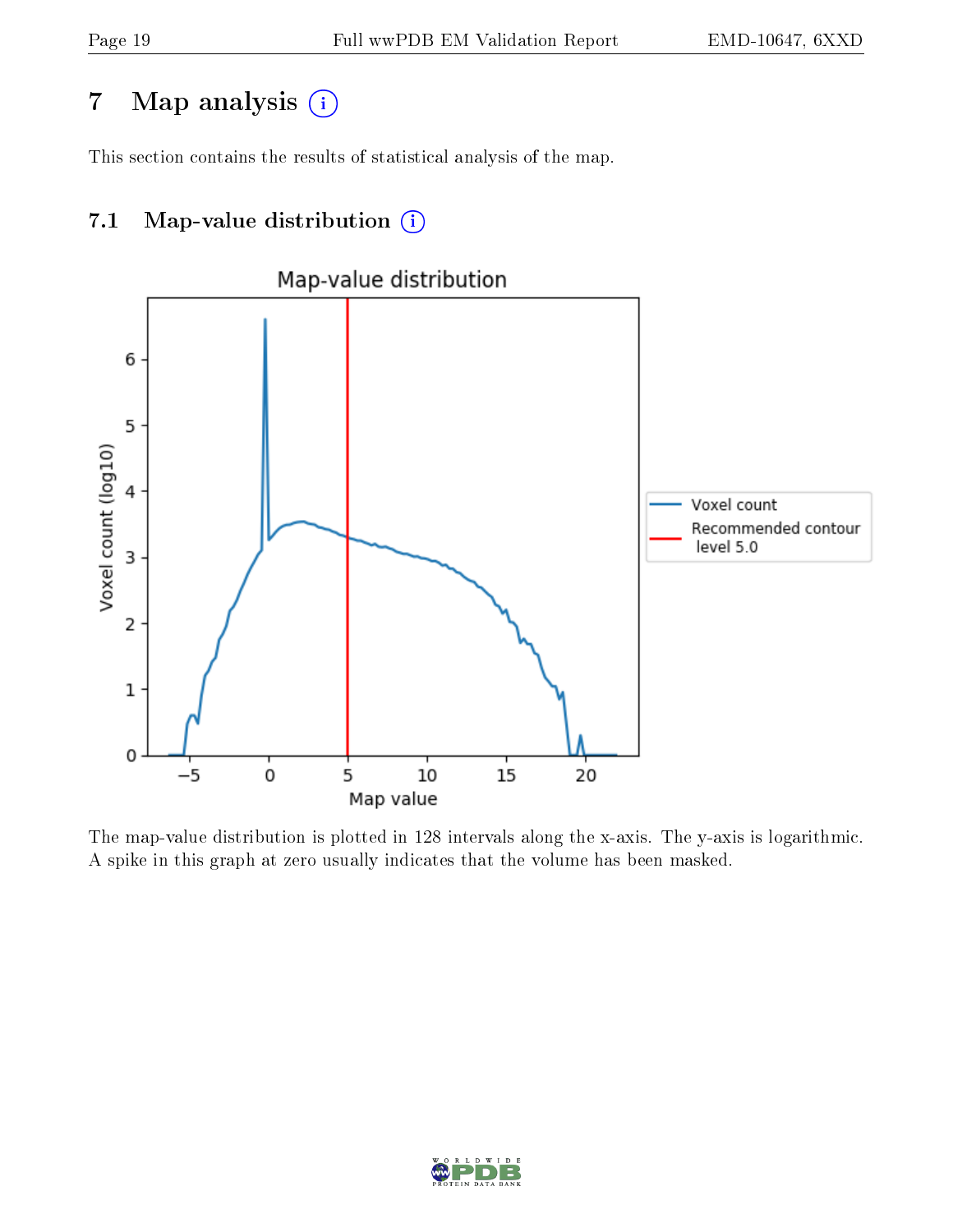### 7.2 Volume estimate  $(i)$



The volume at the recommended contour level is  $50 \text{ nm}^3$ ; this corresponds to an approximate mass of 45 kDa.

The volume estimate graph shows how the enclosed volume varies with the contour level. The recommended contour level is shown as a vertical line and the intersection between the line and the curve gives the volume of the enclosed surface at the given level.

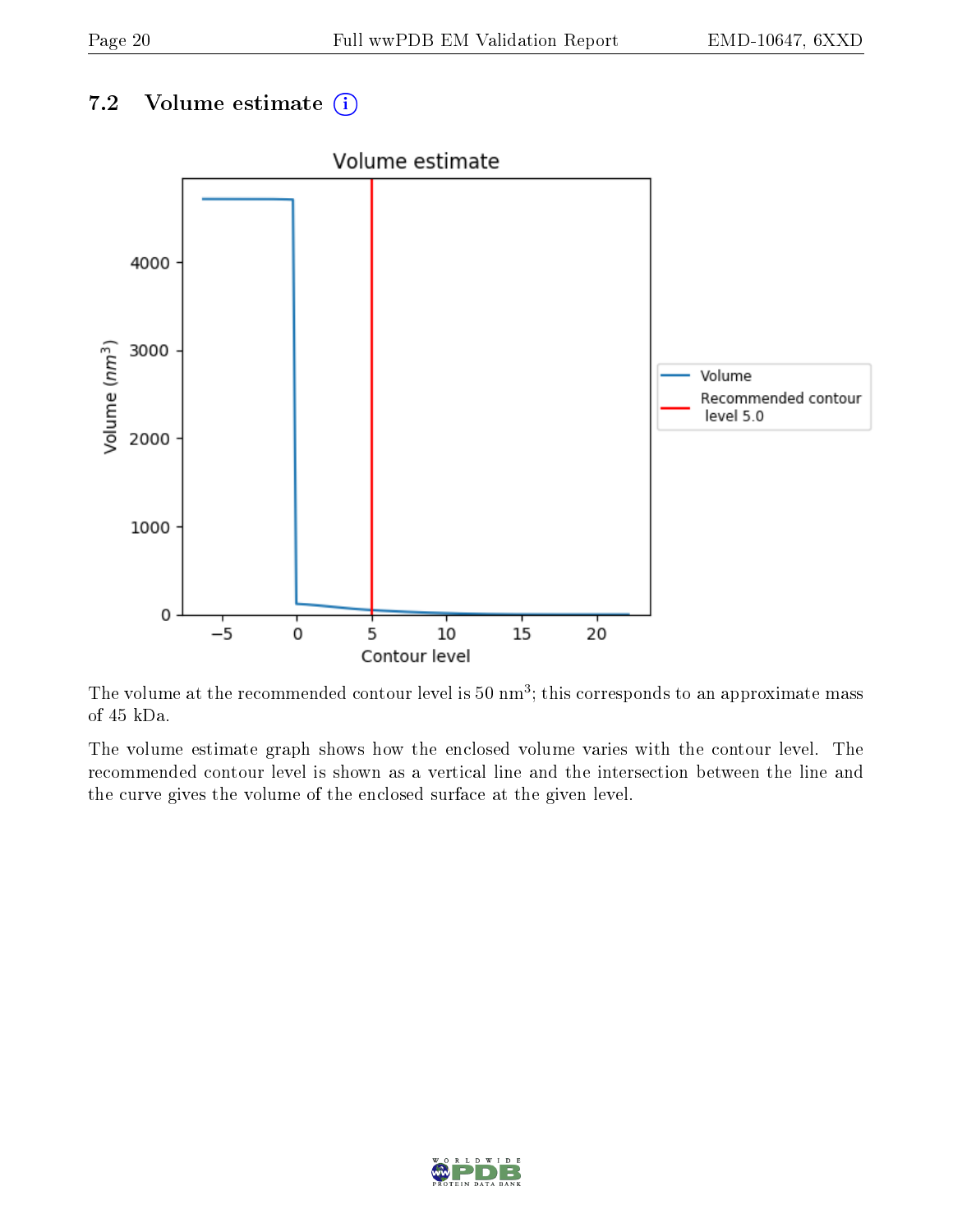## 7.3 Rotationally averaged power spectrum (i)



\*Reported resolution corresponds to spatial frequency of 0.311 Å<sup>-1</sup>

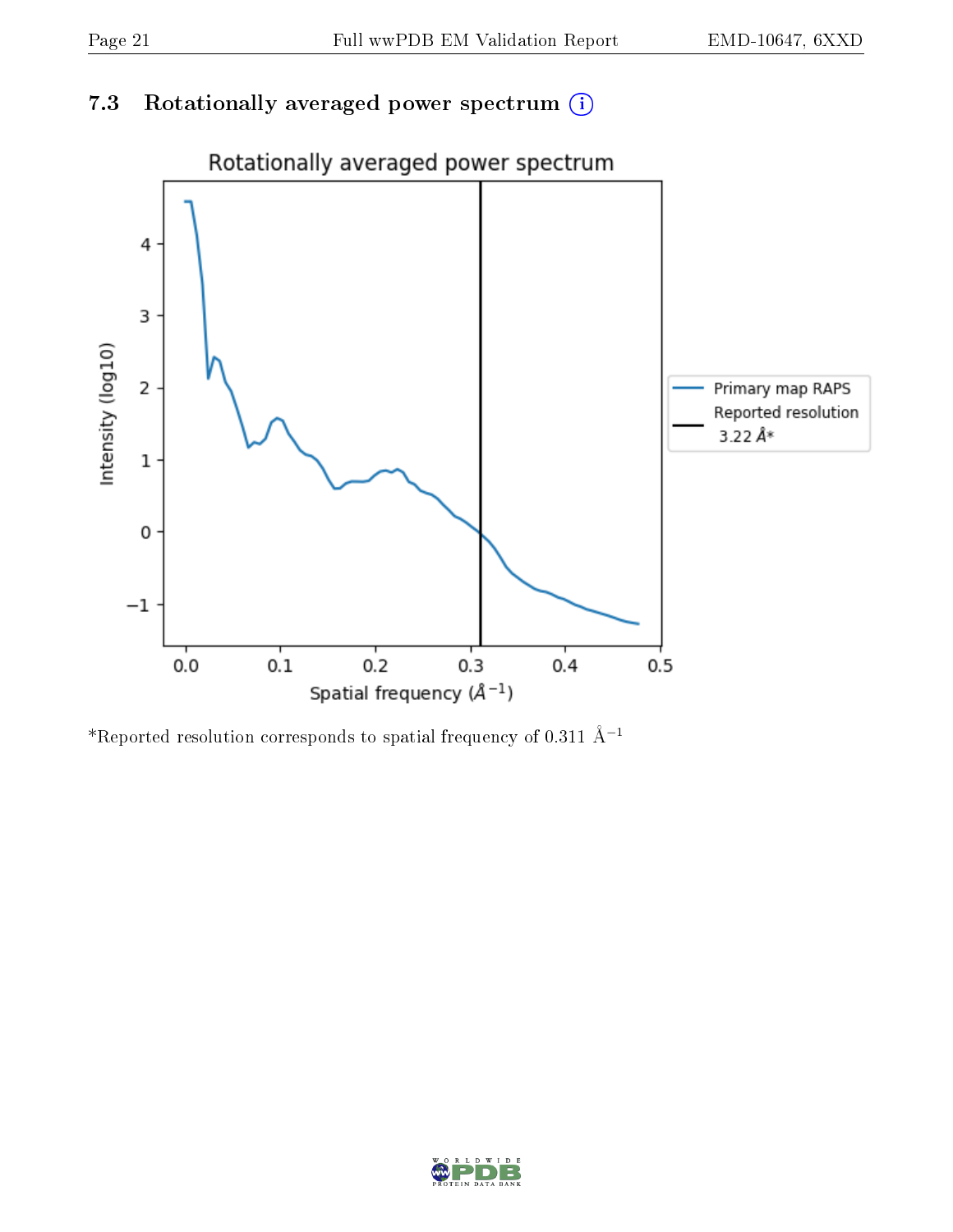# 8 Fourier-Shell correlation (i)

Fourier-Shell Correlation (FSC) is the most commonly used method to estimate the resolution of single-particle and subtomogram-averaged maps. The shape of the curve depends on the imposed symmetry, mask and whether or not the two 3D reconstructions used were processed from a common reference. The reported resolution is shown as a black line. A curve is displayed for the half-bit criterion in addition to lines showing the  $0.143$  gold standard cut-off and  $0.5$  cut-off.

#### 8.1 FSC (i)



\*Reported resolution corresponds to spatial frequency of 0.311 Å<sup>-1</sup>

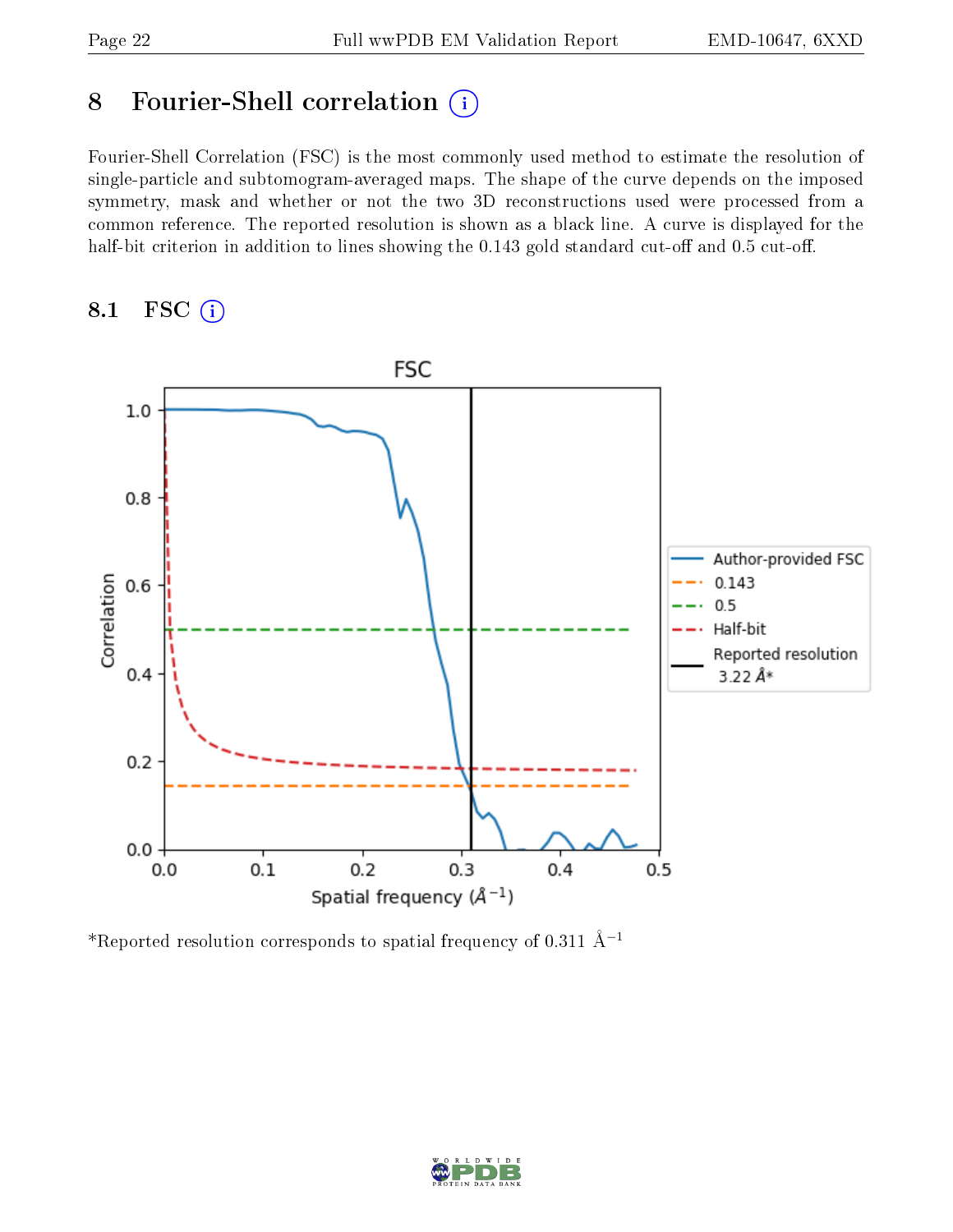## 8.2 Resolution estimates (i)

| Resolution estimate $(\AA)$ | Estimation criterion (FSC cut-off) |                          |          |
|-----------------------------|------------------------------------|--------------------------|----------|
|                             | 0.143                              | 0.5                      | Half-bit |
| Reported by author          | 3.22                               | $\overline{\phantom{0}}$ |          |
| Author-provided FSC curve   | 3.31                               | 3.75                     | 3.40     |
| $Calculated*$               |                                    | -                        |          |

\*Resolution estimate based on FSC curve calculated by comparison of deposited half-maps.

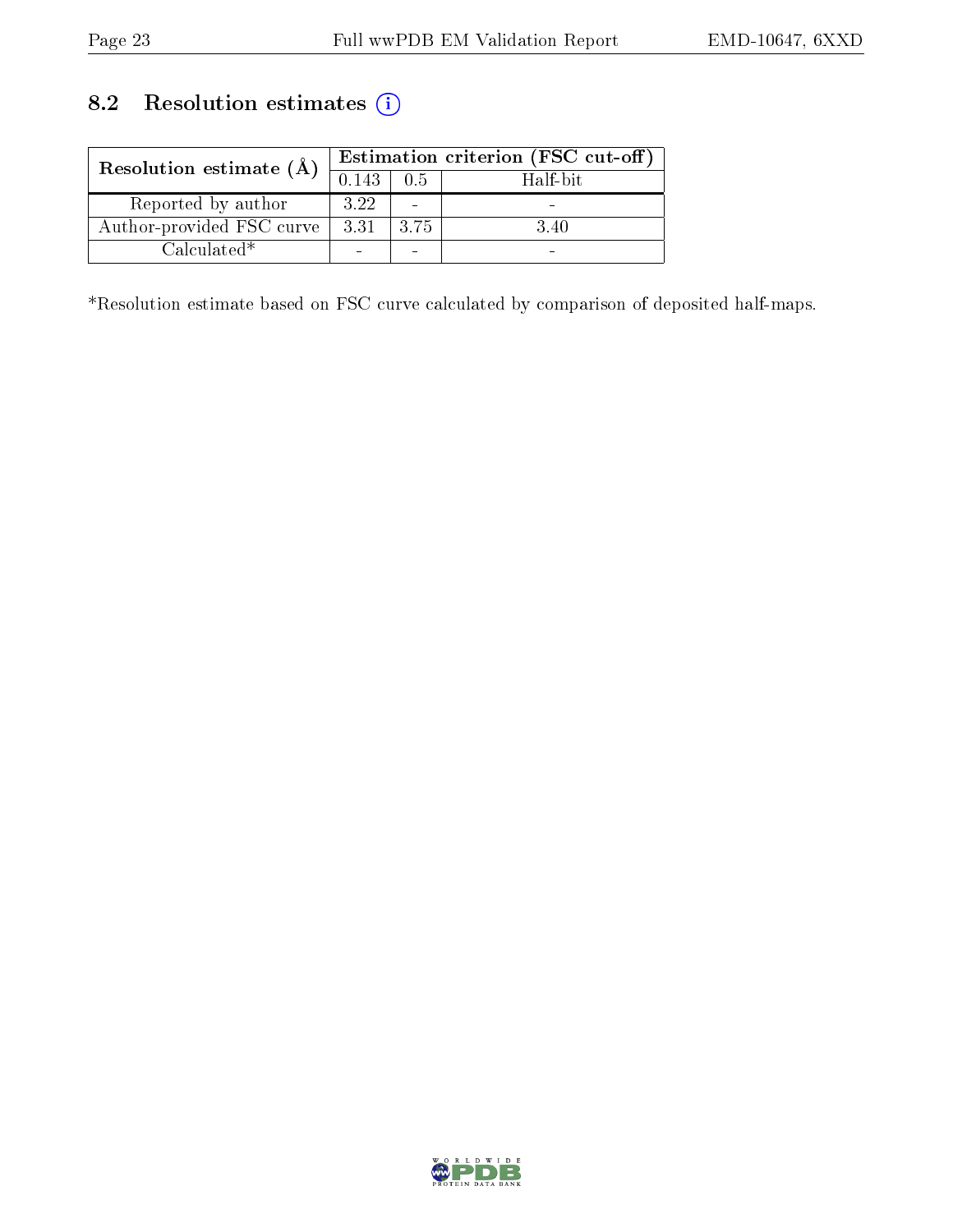# 9 Map-model fit  $(i)$

This section contains information regarding the fit between EMDB map EMD-10647 and PDB model 6XXD. Per-residue inclusion information can be found in section [3](#page-4-0) on page [5.](#page-4-0)

### 9.1 Map-model overlay (i)



The images above show the 3D surface view of the map at the recommended contour level 5.0 at 50% transparency in yellow overlaid with a ribbon representation of the model coloured in blue. These images allow for the visual assessment of the quality of fit between the atomic model and the map.